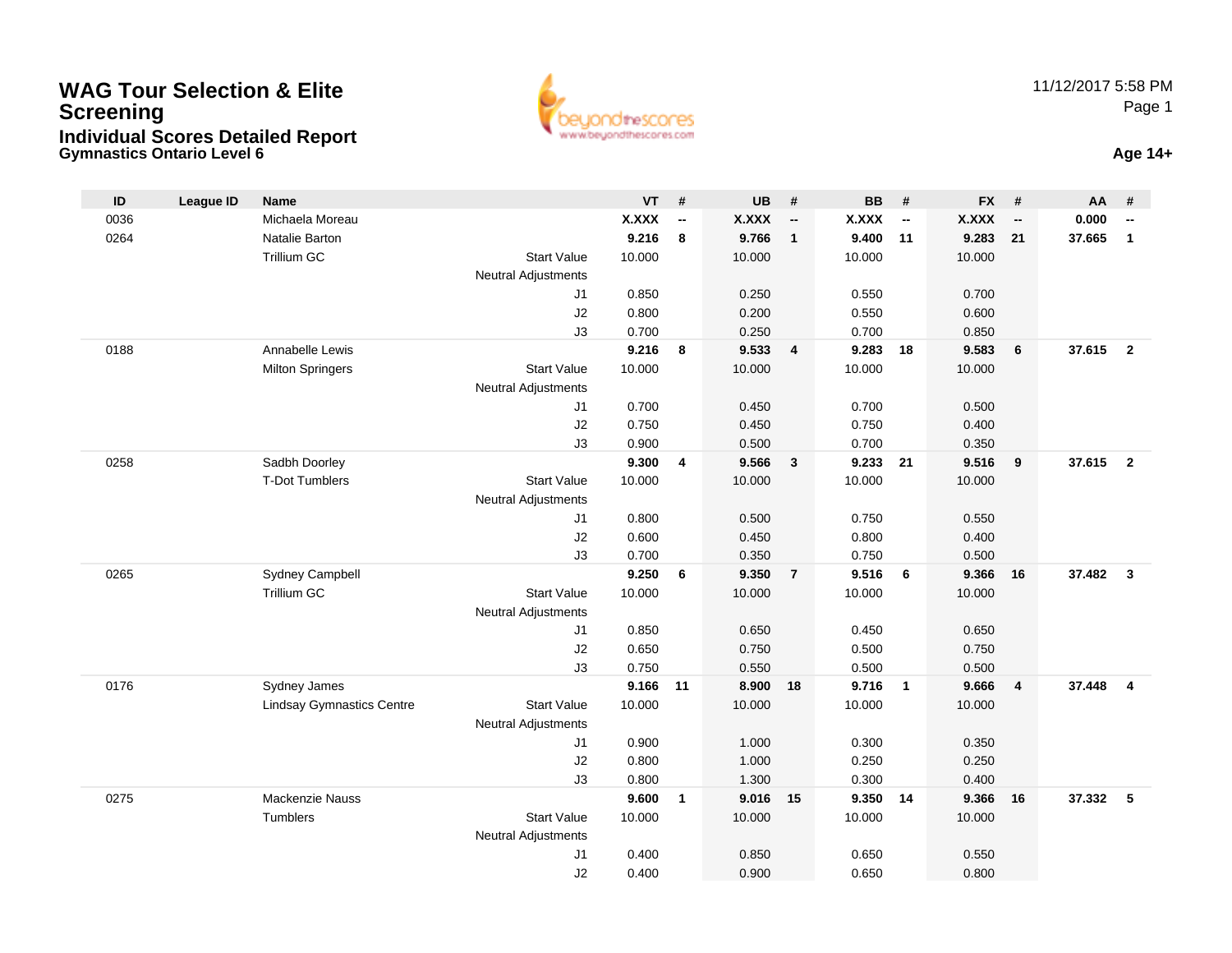

11/12/2017 5:58 PM

|      | ar oooroo Dolanoa Roport         | J3                               | 0.400          |                | 1.200          |                  | 0.650          |     | 0.550          |                         |           |                |
|------|----------------------------------|----------------------------------|----------------|----------------|----------------|------------------|----------------|-----|----------------|-------------------------|-----------|----------------|
| 0219 | Sophie Fudge                     |                                  | 9.200          | 9              | 9.250          | $\boldsymbol{9}$ | 9.266          | 19  | 9.550          | $\overline{7}$          | 37.266    | 6              |
|      | <b>Pickering Athletic Centre</b> | <b>Start Value</b>               | 10.000         |                | 10.000         |                  | 10.000         |     | 10.000         |                         |           |                |
|      |                                  | Neutral Adjustments              |                |                |                |                  |                |     |                |                         |           |                |
|      |                                  | J1                               | 0.900          |                | 0.650          |                  | 0.750          |     | 0.550          |                         |           |                |
|      |                                  | J2                               | 0.700          |                | 0.750          |                  | 0.650          |     | 0.500          |                         |           |                |
|      |                                  | J3                               | 0.800          |                | 0.850          |                  | 0.800          |     | 0.300          |                         |           |                |
| 0033 | Grace Earle                      |                                  | 9.216          | 8              | 9.133          | 12               | 9.366          | 13  | 9.533          | 8                       | 37.248    | $\overline{7}$ |
|      | <b>Champions Gymnastics</b>      | <b>Start Value</b>               | 10.000         |                | 10.000         |                  | 10.000         |     | 10.000         |                         |           |                |
|      |                                  | <b>Neutral Adjustments</b>       |                |                |                |                  |                |     |                |                         |           |                |
|      |                                  | J1                               | 0.900          |                | 0.800          |                  | 0.650          |     | 0.450          |                         |           |                |
|      |                                  | J2                               | 0.650          |                | 0.850          |                  | 0.550          |     | 0.450          |                         |           |                |
|      |                                  | J3                               | 0.800          |                | 0.950          |                  | 0.700          |     | 0.500          |                         |           |                |
| 0177 | Ruby Neumann                     |                                  | 9.233          | $\overline{7}$ | 8.900          | 18               | 9.300 17       |     | 9.800          | $\overline{\mathbf{1}}$ | 37.233    | 8              |
|      | <b>Lindsay Gymnastics Centre</b> | <b>Start Value</b>               | 10.000         |                | 10.000         |                  | 10.000         |     | 10.000         |                         |           |                |
|      |                                  | <b>Neutral Adjustments</b>       |                |                |                |                  |                |     |                |                         |           |                |
|      |                                  | J1                               | 0.800          |                | 1.100          |                  | 0.750          |     | 0.150          |                         |           |                |
|      |                                  | J2                               | 0.650          |                | 1.050          |                  | 0.700          |     | 0.200          |                         |           |                |
|      |                                  | J3                               | 0.850          |                | 1.150          |                  | 0.650          |     | 0.250          |                         |           |                |
| 0278 | Payton Bottomley                 |                                  | 8.933          | 21             | 9.150          | $-11$            | 9.450          | 9   | 9.700          | $\overline{\mathbf{2}}$ | 37.233    | 8              |
|      | <b>Twisters Gymnastics Club</b>  | <b>Start Value</b>               | 10.000         |                | 10.000         |                  | 10.000         |     | 10.000         |                         |           |                |
|      |                                  | <b>Neutral Adjustments</b>       |                |                |                |                  |                |     |                |                         |           |                |
|      |                                  | J1                               | 1.200          |                | 0.900          |                  | 0.650          |     | 0.400          |                         |           |                |
|      |                                  | J2                               | 1.000          |                | 0.800          |                  | 0.500          |     | 0.300          |                         |           |                |
|      |                                  | J3                               | 1.000          |                | 0.850          |                  | 0.500          |     | 0.200          |                         |           |                |
| 0160 | Serena Borden                    |                                  | 8.950          | 20             | 9.383          | 6                | 9.516          | - 6 | 9.333          | 18                      | 37.182    | 9              |
|      | Kawartha Gymnastics              | <b>Start Value</b>               | 10.000         |                | 10.000         |                  | 10.000         |     | 10.000         |                         |           |                |
|      |                                  | <b>Neutral Adjustments</b><br>J1 |                |                |                |                  |                |     |                |                         |           |                |
|      |                                  | J2                               | 0.900<br>1.150 |                | 0.700<br>0.500 |                  | 0.550<br>0.450 |     | 0.750<br>0.600 |                         |           |                |
|      |                                  | J3                               | 1.100          |                | 0.650          |                  | 0.450          |     | 0.650          |                         |           |                |
| 0245 | Kolbie Rogers                    |                                  | 9.450          | $\mathbf{2}$   | 9.200          | 10               | 9.166 24       |     | 9.316          | 19                      | 37.132 10 |                |
|      | Quinte Bay                       | <b>Start Value</b>               | 10.000         |                | 10.000         |                  | 9.900          |     | 10.000         |                         |           |                |
|      |                                  | Neutral Adjustments              |                |                |                |                  |                |     |                |                         |           |                |
|      |                                  | J1                               | 0.500          |                | 0.700          |                  | 0.750          |     | 0.750          |                         |           |                |
|      |                                  | J2                               | 0.550          |                | 0.900          |                  | 0.700          |     | 0.700          |                         |           |                |
|      |                                  | J3                               | 0.600          |                | 0.800          |                  | 0.750          |     | 0.600          |                         |           |                |
| 0285 | Kennedy Peddie                   |                                  | 8.950          | 20             | 9.116          | 13               | 9.333          | 15  | 9.683          | $\mathbf{3}$            | 37.082    | 11             |
|      | <b>Twisters Gymnastics Club</b>  | <b>Start Value</b>               | 10.000         |                | 10.000         |                  | 10.000         |     | 10.000         |                         |           |                |
|      |                                  | <b>Neutral Adjustments</b>       |                |                |                |                  |                |     |                |                         |           |                |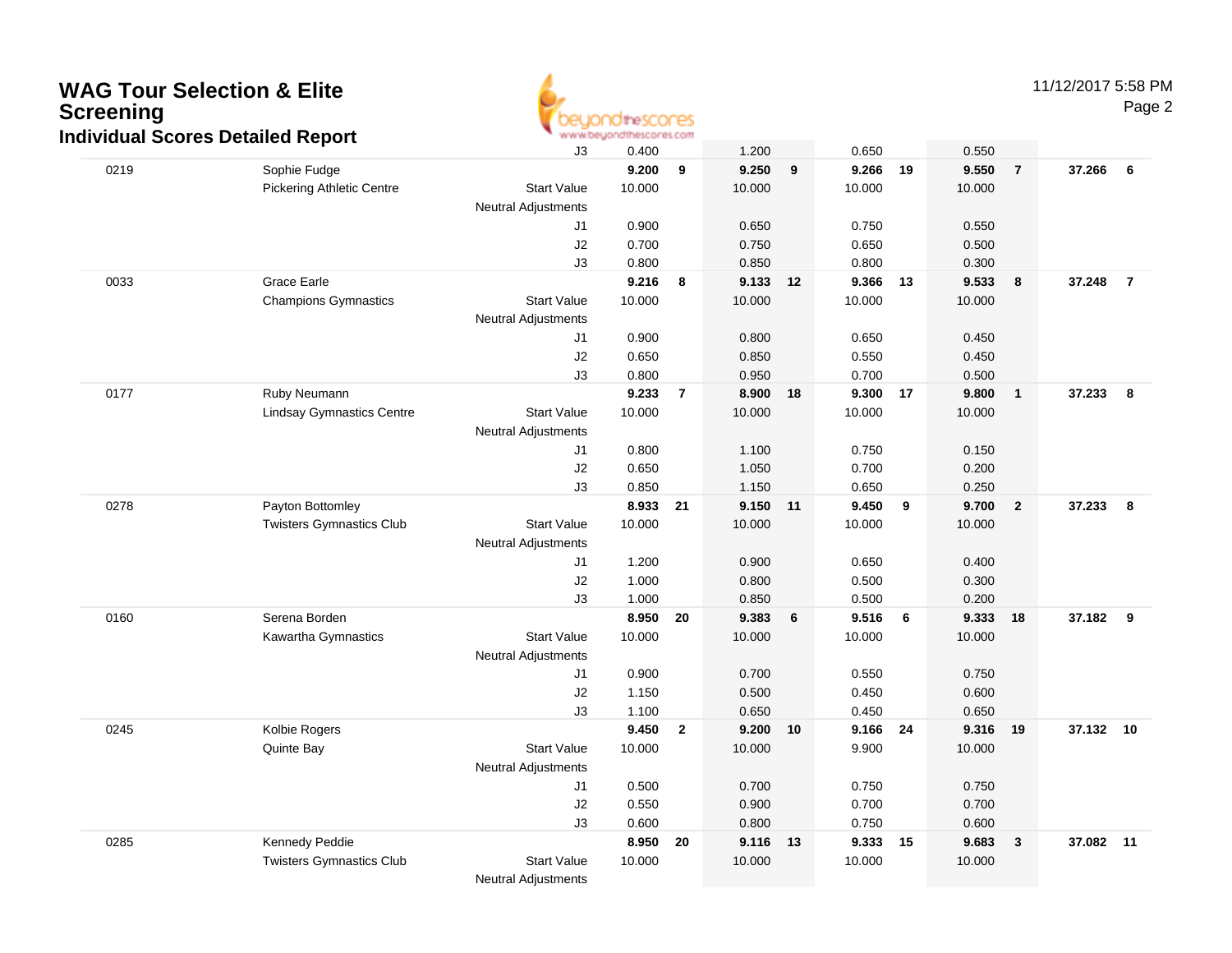| <b>Screening</b> | <b>WAG Tour Selection &amp; Elite</b><br><b>Individual Scores Detailed Report</b> |                            | euondthescores<br>www.beyondthescores.com |                |                 |                |                 |              |                 |                | 11/12/2017 5:58 1 | Pag |
|------------------|-----------------------------------------------------------------------------------|----------------------------|-------------------------------------------|----------------|-----------------|----------------|-----------------|--------------|-----------------|----------------|-------------------|-----|
|                  |                                                                                   | J <sub>1</sub>             | 1.200                                     |                | 0.850           |                | 0.650           |              | 0.350           |                |                   |     |
|                  |                                                                                   | J2                         | 1.000                                     |                | 0.900           |                | 0.750           |              | 0.300           |                |                   |     |
|                  |                                                                                   | J3                         | 0.950                                     |                | 0.900           |                | 0.600           |              | 0.300           |                |                   |     |
| 0287             | Katrina Sawicki                                                                   |                            | 9.433                                     | $\mathbf{3}$   | 8.883           | 19             | 9.350 14        |              | 9.416           | 13             | 37.082 11         |     |
|                  | <b>Twisters Gymnastics Club</b>                                                   | <b>Start Value</b>         | 10.000                                    |                | 10.000          |                | 10.000          |              | 10.000          |                |                   |     |
|                  |                                                                                   | <b>Neutral Adjustments</b> |                                           |                |                 |                |                 |              |                 |                |                   |     |
|                  |                                                                                   | J1                         | 0.600                                     |                | 1.150           |                | 0.550           |              | 0.650           |                |                   |     |
|                  |                                                                                   | J2                         | 0.500                                     |                | 1.200           |                | 0.750           |              | 0.550           |                |                   |     |
|                  |                                                                                   | J3                         | 0.600                                     |                | 1.000           |                | 0.650           | $\mathbf{2}$ | 0.550           |                |                   | 12  |
| 0269             | Pyper Woodman<br><b>Trillium GC</b>                                               | <b>Start Value</b>         | 8.783<br>10.000                           | 29             | 9.433<br>10.000 | ${\bf 5}$      | 9.650<br>10.000 |              | 9.200<br>10.000 | 26             | 37.066            |     |
|                  |                                                                                   | <b>Neutral Adjustments</b> |                                           |                |                 |                |                 |              |                 |                |                   |     |
|                  |                                                                                   | J1                         | 1.250                                     |                | 0.500           |                | 0.300           |              | 0.850           |                |                   |     |
|                  |                                                                                   | J2                         | 1.200                                     |                | 0.500           |                | 0.350           |              | 0.850           |                |                   |     |
|                  |                                                                                   | J3                         | 1.200                                     |                | 0.700           |                | 0.400           |              | 0.700           |                |                   |     |
| 0222             | Veronica Merisca                                                                  |                            | 9.183                                     | 10             | 9.300           | 8              | 9.366           | 13           | 9.216           | 25             | 37.065            | 13  |
|                  | <b>Pickering Athletic Centre</b>                                                  | <b>Start Value</b>         | 10.000                                    |                | 10.000          |                | 10.000          |              | 10.000          |                |                   |     |
|                  |                                                                                   | <b>Neutral Adjustments</b> |                                           |                |                 |                |                 |              |                 |                |                   |     |
|                  |                                                                                   | J1                         | 0.950                                     |                | 0.700           |                | 0.550           |              | 0.800           |                |                   |     |
|                  |                                                                                   | J2                         | 0.800                                     |                | 0.650           |                | 0.650           |              | 0.650           |                |                   |     |
|                  |                                                                                   | J3                         | 0.700                                     |                | 0.750           |                | 0.700           |              | 0.900           |                |                   |     |
| 0263             | <b>Ginger Welch</b>                                                               |                            | 8.883                                     | 24             | 9.733           | $\overline{2}$ | 9.333 15        |              | 9.116           | 31             | 37.065 13         |     |
|                  | Toronto Premier Gym Club                                                          | <b>Start Value</b>         | 10.000                                    |                | 10.000          |                | 10.000          |              | 10.000          |                |                   |     |
|                  |                                                                                   | <b>Neutral Adjustments</b> |                                           |                |                 |                |                 |              |                 |                |                   |     |
|                  |                                                                                   | J1                         | 1.300                                     |                | 0.250           |                | 0.650           |              | 1.000           |                |                   |     |
|                  |                                                                                   | J2                         | 1.100                                     |                | 0.300           |                | 0.700           |              | 0.850           |                |                   |     |
|                  |                                                                                   | J3                         | 0.950                                     |                | 0.250           |                | 0.650           |              | 0.800           |                |                   |     |
| 0058             | Mikayla Girdler                                                                   |                            | 9.450                                     | $\overline{2}$ | 8.716           | 29             | 9.316 16        |              | 9.466           | 12             | 36.948            | 14  |
|                  | Dancemakers Gymnastics                                                            | <b>Start Value</b>         | 10.000                                    |                | 10.000          |                | 10.000          |              | 10.000          |                |                   |     |
|                  |                                                                                   | <b>Neutral Adjustments</b> |                                           |                |                 |                |                 |              |                 |                |                   |     |
|                  |                                                                                   | J1                         | 0.500                                     |                | 1.450           |                | 0.750           |              | 0.450           |                |                   |     |
|                  |                                                                                   | J2                         | 0.550                                     |                | 1.250           |                | 0.650           |              | 0.550           |                |                   |     |
|                  |                                                                                   | J3                         | 0.600                                     |                | 1.150           |                | 0.650           |              | 0.600           |                |                   |     |
| 0040             | Karolina Wawrzyczek                                                               |                            | 8.883                                     | 24             | 9.033           | 14             | 9.450           | 9            | 9.483           | 11             | 36.849            | 15  |
|                  | <b>Champions Gymnastics</b>                                                       | <b>Start Value</b>         | 10.000                                    |                | 10.000          |                | 10.000          |              | 10.000          |                |                   |     |
|                  |                                                                                   | <b>Neutral Adjustments</b> |                                           |                |                 |                |                 |              |                 |                |                   |     |
|                  |                                                                                   | J1                         | 1.200                                     |                | 1.000           |                | 0.500           |              | 0.450           |                |                   |     |
|                  |                                                                                   | J2<br>J3                   | 1.150<br>1.000                            |                | 0.950<br>0.950  |                | 0.650<br>0.500  |              | 0.500<br>0.600  |                |                   |     |
| 0162             | Aimee McCurdy                                                                     |                            | 9.016 17                                  |                | 8.783           | 25             | 9.433           | 10           | 9.550           | $\overline{7}$ | 36.782 16         |     |
|                  |                                                                                   |                            |                                           |                |                 |                |                 |              |                 |                |                   |     |

 $\overline{\phantom{a}}$ 

11/12/2017 5:58 PM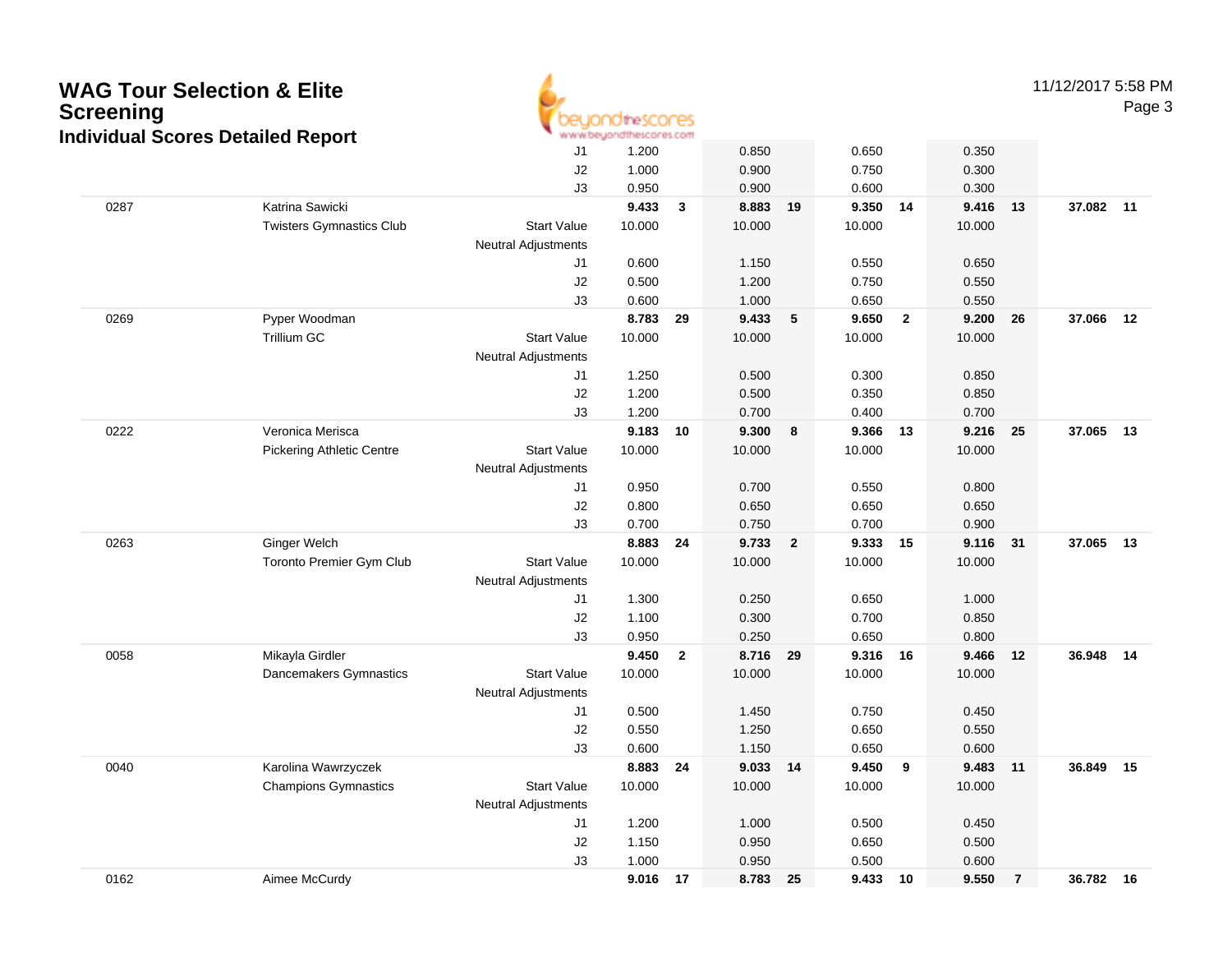| <b>WAG Tour Selection &amp; Elite</b><br><b>Screening</b><br><b>Individual Scores Detailed Report</b> |                                  |                                                  | idinescores<br>www.beyondthescores.com |    |                |    |                |       |                |    | 11/12/2017 5:58 PM | Page 4 |
|-------------------------------------------------------------------------------------------------------|----------------------------------|--------------------------------------------------|----------------------------------------|----|----------------|----|----------------|-------|----------------|----|--------------------|--------|
|                                                                                                       | Kawartha Gymnastics              | <b>Start Value</b><br><b>Neutral Adjustments</b> | 10.000                                 |    | 10.000         |    | 10.000         |       | 10.000         |    |                    |        |
|                                                                                                       |                                  | J1                                               | 1.000                                  |    | 1.200          |    | 0.600          |       | 0.500          |    |                    |        |
|                                                                                                       |                                  | J2                                               | 1.050                                  |    | 1.200          |    | 0.550          |       | 0.400          |    |                    |        |
|                                                                                                       |                                  | J3                                               | 0.900                                  |    | 1.250          |    | 0.550          |       | 0.450          |    |                    |        |
| 0266                                                                                                  | Paige Cassidy                    |                                                  | 8.650 37                               |    | 9.200          | 10 | 9.500          | - 7   | 9.400          | 14 | 36.750 17          |        |
|                                                                                                       | Trillium GC                      | <b>Start Value</b>                               | 10.000                                 |    | 10.000         |    | 10.000         |       | 10.000         |    |                    |        |
|                                                                                                       |                                  | <b>Neutral Adjustments</b>                       |                                        |    |                |    |                |       |                |    |                    |        |
|                                                                                                       |                                  | J1                                               | 1.350                                  |    | 0.850          |    | 0.450          |       | 0.750          |    |                    |        |
|                                                                                                       |                                  | J <sub>2</sub>                                   | 1.400                                  |    | 0.750          |    | 0.450          |       | 0.550          |    |                    |        |
|                                                                                                       |                                  | J3                                               | 1.300                                  |    | 0.800          |    | 0.600          |       | 0.500          |    |                    |        |
| 0007                                                                                                  | Sara Killins                     |                                                  | 9.050                                  | 15 | 8.850          | 21 | 9.400          | $-11$ | 9.316          | 19 | 36.616 18          |        |
|                                                                                                       | Aspire Gymnastics                | <b>Start Value</b>                               | 10.000                                 |    | 10.000         |    | 10.000         |       | 10.000         |    |                    |        |
|                                                                                                       |                                  | <b>Neutral Adjustments</b>                       |                                        |    |                |    |                |       |                |    |                    |        |
|                                                                                                       |                                  | J1                                               | 1.000                                  |    | 1.050          |    | 0.700          |       | 0.750          |    |                    |        |
|                                                                                                       |                                  | J <sub>2</sub>                                   | 0.850                                  |    | 1.200          |    | 0.600          |       | 0.550          |    |                    |        |
|                                                                                                       |                                  | J3                                               | 1.000                                  |    | 1.200          |    | 0.500          |       | 0.750          |    |                    |        |
| 0128                                                                                                  | Kaleigh MacPherson-Bennett       |                                                  | 8.983                                  | 18 | 9.133          | 12 | 9.200          | 22    | 9.300          | 20 | 36.616 18          |        |
|                                                                                                       | Gymnastics Mississauga           | <b>Start Value</b>                               | 10.000                                 |    | 10.000         |    | 10.000         |       | 10.000         |    |                    |        |
|                                                                                                       |                                  | <b>Neutral Adjustments</b>                       |                                        |    |                |    |                |       |                |    |                    |        |
|                                                                                                       |                                  | J1<br>J <sub>2</sub>                             | 1.000<br>1.050                         |    | 0.750<br>1.000 |    | 0.850<br>0.700 |       | 0.800<br>0.750 |    |                    |        |
|                                                                                                       |                                  | J3                                               | 1.000                                  |    | 0.850          |    | 0.850          |       | 0.550          |    |                    |        |
| 0182                                                                                                  | Elya Wardini                     |                                                  | 9.266                                  | 5  | 8.466          | 43 | 9.450          | 9     | 9.283          | 21 | 36.465 19          |        |
|                                                                                                       | London Gym Academy               | <b>Start Value</b>                               | 10.000                                 |    | 9.500          |    | 10.000         |       | 10.000         |    |                    |        |
|                                                                                                       |                                  | Neutral Adjustments                              |                                        |    |                |    |                |       |                |    |                    |        |
|                                                                                                       |                                  | J1                                               | 0.600                                  |    | 1.000          |    | 0.450          |       | 0.650          |    |                    |        |
|                                                                                                       |                                  | J2                                               | 0.800                                  |    | 1.100          |    | 0.500          |       | 0.800          |    |                    |        |
|                                                                                                       |                                  | J3                                               | 0.800                                  |    | 1.000          |    | 0.700          |       | 0.700          |    |                    |        |
| 0039                                                                                                  | Elyse Rahiri                     |                                                  | 8.983                                  | 18 | 8.916          | 17 | 9.333          | 15    | 9.200          | 26 | 36.432 20          |        |
|                                                                                                       | <b>Champions Gymnastics</b>      | <b>Start Value</b>                               | 10.000                                 |    | 10.000         |    | 10.000         |       | 10.000         |    |                    |        |
|                                                                                                       |                                  | Neutral Adjustments                              |                                        |    |                |    |                |       |                |    |                    |        |
|                                                                                                       |                                  | J1                                               | 1.000                                  |    | 1.100          |    | 0.550          |       | 0.850          |    |                    |        |
|                                                                                                       |                                  | $\sf J2$                                         | 0.950                                  |    | 1.200          |    | 0.700          |       | 0.850          |    |                    |        |
|                                                                                                       |                                  | J3                                               | 1.100                                  |    | 0.950          |    | 0.750          |       | 0.700          |    |                    |        |
| 0223                                                                                                  | Jade Symes                       |                                                  | 8.850 26                               |    | 8.783 25       |    | 9.266 19       |       | 9.483 11       |    | 36.382 21          |        |
|                                                                                                       | <b>Pickering Athletic Centre</b> | <b>Start Value</b>                               | 10.000                                 |    | 10.000         |    | 10.000         |       | 10.000         |    |                    |        |
|                                                                                                       |                                  | Neutral Adjustments                              |                                        |    |                |    |                |       |                |    |                    |        |
|                                                                                                       |                                  | J1                                               | 1.100                                  |    | 1.150          |    | 0.700          |       | 0.600          |    |                    |        |
|                                                                                                       |                                  | J2                                               | 1.150                                  |    | 1.250          |    | 0.800          |       | 0.550          |    |                    |        |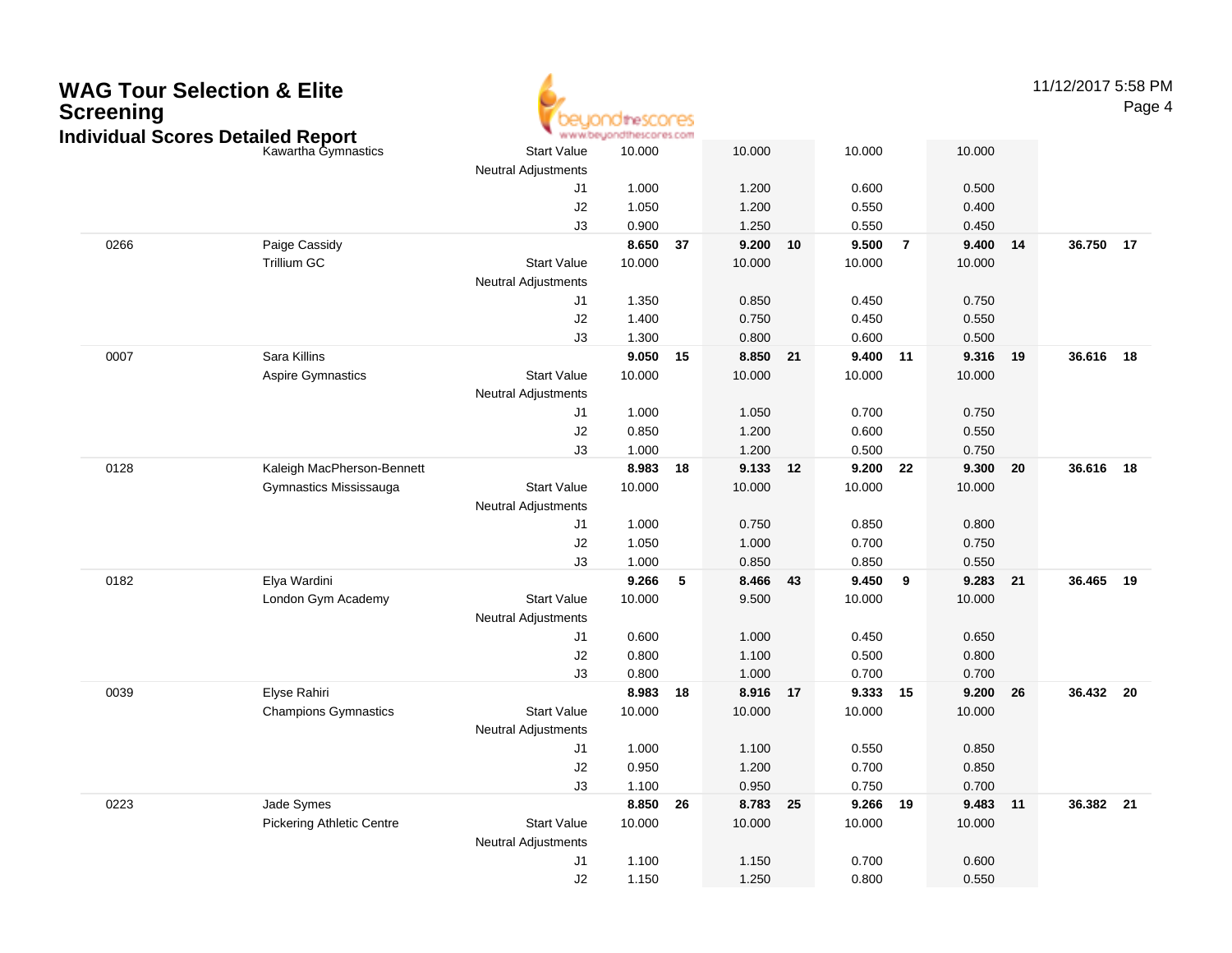

11/12/2017 5:58 PM

|      | <b>NUMER OCCUPATION</b>           | J3                               | 1.200  |    | 1.250  |    | 0.700    |    | 0.400    |                 |           |      |
|------|-----------------------------------|----------------------------------|--------|----|--------|----|----------|----|----------|-----------------|-----------|------|
| 0212 | Sophie Ludington                  |                                  | 8.866  | 25 | 8.950  | 16 | 9.350    | 14 | 9.183 27 |                 | 36.349    | 22   |
|      | <b>Ottawa Gymnastics Centre</b>   | <b>Start Value</b>               | 10.000 |    | 10.000 |    | 10.000   |    | 10.000   |                 |           |      |
|      |                                   | <b>Neutral Adjustments</b>       |        |    |        |    |          |    |          |                 |           |      |
|      |                                   | J1                               | 1.200  |    | 1.000  |    | 0.550    |    | 0.950    |                 |           |      |
|      |                                   | J2                               | 1.200  |    | 1.000  |    | 0.550    |    | 0.700    |                 |           |      |
|      |                                   | J3                               | 1.000  |    | 1.150  |    | 0.850    |    | 0.800    |                 |           |      |
| 0241 | Seynette Turner                   |                                  | 8.933  | 21 | 8.816  | 23 | 9.300    | 17 | 9.283    | 21              | 36.332 23 |      |
|      | <b>Pulsars Gymnastics Club</b>    | <b>Start Value</b>               | 10.000 |    | 10.000 |    | 10.000   |    | 10.000   |                 |           |      |
|      |                                   | <b>Neutral Adjustments</b>       |        |    |        |    |          |    |          |                 |           |      |
|      |                                   | J1                               | 1.000  |    | 1.100  |    | 0.700    |    | 0.750    |                 |           |      |
|      |                                   | J2                               | 1.100  |    | 1.400  |    | 0.750    |    | 0.800    |                 |           |      |
|      |                                   | J3                               | 1.100  |    | 1.050  |    | 0.650    |    | 0.600    |                 |           |      |
| 0008 | Alyssa Nordkap                    |                                  | 9.150  | 12 | 8.733  | 28 | 9.583    | 3  | 8.850    | 42              | 36.316 24 |      |
|      | <b>Barrie Kempettes</b>           | <b>Start Value</b>               | 10.000 |    | 10.000 |    | 10.000   |    | 10.000   |                 |           |      |
|      |                                   | <b>Neutral Adjustments</b>       |        |    |        |    |          |    |          |                 |           |      |
|      |                                   | J1                               | 0.850  |    | 1.200  |    | 0.400    |    | 1.200    |                 |           |      |
|      |                                   | J2                               | 0.900  |    | 1.250  |    | 0.400    |    | 1.050    |                 |           |      |
|      |                                   | J3                               | 0.800  |    | 1.350  |    | 0.450    |    | 1.200    |                 |           |      |
| 0060 | <b>Bella Sutherland</b>           |                                  | 8.683  | 35 | 8.466  | 43 | 9.400    | 11 | 9.600    | $5\phantom{.0}$ | 36.149    | - 25 |
|      | Dancemakers Gymnastics            | <b>Start Value</b>               | 10.000 |    | 10.000 |    | 10.000   |    | 10.000   |                 |           |      |
|      |                                   | <b>Neutral Adjustments</b>       |        |    |        |    |          |    |          |                 |           |      |
|      |                                   | J1                               | 1.450  |    | 1.450  |    | 0.450    |    | 0.400    |                 |           |      |
|      |                                   | J2                               | 1.200  |    | 1.600  |    | 0.700    |    | 0.400    |                 |           |      |
|      | Jessie McGuire                    | J3                               | 1.300  |    | 1.550  |    | 0.650    |    | 0.400    |                 |           |      |
| 0221 |                                   |                                  | 8.583  | 39 | 8.650  | 33 | 9.566    | 4  | 9.333    | 18              | 36.132    | 26   |
|      | <b>Pickering Athletic Centre</b>  | <b>Start Value</b>               | 10.000 |    | 10.000 |    | 10.000   |    | 10.000   |                 |           |      |
|      |                                   | <b>Neutral Adjustments</b><br>J1 | 1.350  |    | 1.250  |    | 0.500    |    | 0.700    |                 |           |      |
|      |                                   | J2                               | 1.500  |    | 1.400  |    | 0.450    |    | 0.500    |                 |           |      |
|      |                                   | J3                               | 1.400  |    | 1.400  |    | 0.350    |    | 0.800    |                 |           |      |
| 0012 | Bailey Bartley-Jameson            |                                  | 8.716  | 33 | 8.666  | 32 | 9.350 14 |    | 9.366    | 16              | 36.098    | - 27 |
|      | <b>Burlington Gymnastics Club</b> | <b>Start Value</b>               | 10.000 |    | 10.000 |    | 10.000   |    | 10.000   |                 |           |      |
|      |                                   | <b>Neutral Adjustments</b>       |        |    |        |    |          |    |          |                 |           |      |
|      |                                   | J1                               | 1.300  |    | 1.350  |    | 0.650    |    | 0.650    |                 |           |      |
|      |                                   | J2                               | 1.350  |    | 1.450  |    | 0.600    |    | 0.750    |                 |           |      |
|      |                                   | J3                               | 1.200  |    | 1.200  |    | 0.700    |    | 0.500    |                 |           |      |
| 0095 | Kylie McCutcheon                  |                                  | 8.666  | 36 | 9.116  | 13 | 9.166    | 24 | 9.133    | 30              | 36.081    | 28   |
|      | Georgian Bay Phoenix Gymnastics   | <b>Start Value</b>               | 10.000 |    | 10.000 |    | 10.000   |    | 10.000   |                 |           |      |
|      |                                   | <b>Neutral Adjustments</b>       |        |    |        |    |          |    |          |                 |           |      |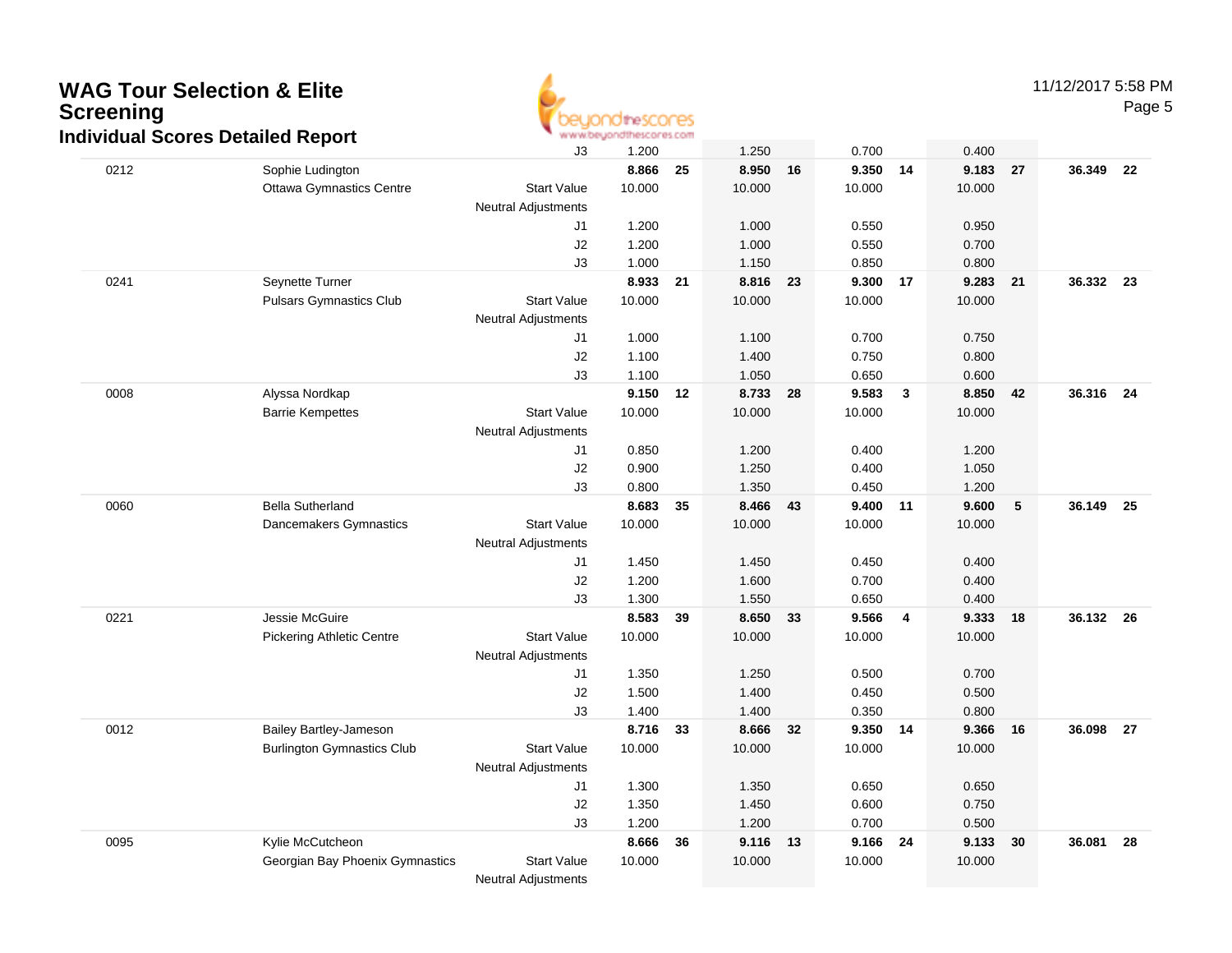| <b>Screening</b> | <b>WAG Tour Selection &amp; Elite</b><br><b>Individual Scores Detailed Report</b> |                                                  | direscores<br>www.beuondthescores.com |     |        |    |          |     |                    |    | 11/12/2017 5:58 PM | Page 6 |
|------------------|-----------------------------------------------------------------------------------|--------------------------------------------------|---------------------------------------|-----|--------|----|----------|-----|--------------------|----|--------------------|--------|
|                  |                                                                                   | J <sub>1</sub>                                   | 1.400                                 |     | 0.950  |    | 0.700    |     | 0.800              |    |                    |        |
|                  |                                                                                   | J2                                               | 1.300                                 |     | 0.900  |    | 0.900    |     | 0.950              |    |                    |        |
|                  |                                                                                   | J3                                               | 1.300                                 |     | 0.800  |    | 0.900    |     | 0.850              |    |                    |        |
| 0118             | Cassie Martino                                                                    |                                                  | 9.250                                 | 6   | 8.500  | 42 | 8.933    | 32  | 9.383              | 15 | 36.066             | 29     |
|                  | Gymnastics Mississauga                                                            | <b>Start Value</b><br><b>Neutral Adjustments</b> | 10.000                                |     | 10.000 |    | 10.000   |     | 10.000             |    |                    |        |
|                  |                                                                                   | J1                                               | 0.800                                 |     | 1.500  |    | 1.050    |     | 0.700              |    |                    |        |
|                  |                                                                                   | J2                                               | 0.650                                 |     | 1.600  |    | 1.100    |     | 0.650              |    |                    |        |
|                  |                                                                                   | J3                                               | 0.800                                 |     | 1.400  |    | 1.050    |     | 0.500              |    |                    |        |
| 0228             | Soheila Darvishi Kohan                                                            |                                                  | 9.083 14                              |     | 8.300  | 47 | 9.550    | 5   | 9.100              | 32 | 36.033             | 30     |
|                  | <b>Pulsars Gymnastics Club</b>                                                    | <b>Start Value</b>                               | 10.000                                |     | 10.000 |    | 10.000   |     | 10.000             |    |                    |        |
|                  |                                                                                   | Neutral Adjustments                              |                                       |     |        |    |          |     |                    |    |                    |        |
|                  |                                                                                   | J1                                               | 1.000                                 |     | 1.650  |    | 0.450    |     | 0.900              |    |                    |        |
|                  |                                                                                   | J2                                               | 0.850                                 |     | 1.750  |    | 0.450    |     | 0.800              |    |                    |        |
|                  |                                                                                   | J3                                               | 0.900                                 |     | 1.700  |    | 0.450    |     | 1.000              |    |                    |        |
| 0198             | Vanessa Perreault                                                                 |                                                  | 8.333                                 | 48  | 9.133  | 12 | 9.483    | - 8 | 9.083              | 33 | 36.032 31          |        |
|                  | North Bay Gymtrix                                                                 | <b>Start Value</b><br><b>Neutral Adjustments</b> | 10.000                                |     | 10.000 |    | 10.000   |     | 10.000             |    |                    |        |
|                  |                                                                                   | J1                                               | 1.700                                 |     | 0.850  |    | 0.550    |     | 0.950              |    |                    |        |
|                  |                                                                                   | J2                                               | 1.700                                 |     | 0.800  |    | 0.500    |     | 0.800              |    |                    |        |
|                  |                                                                                   | J3                                               | 1.600                                 |     | 0.950  |    | 0.500    |     | 1.000              |    |                    |        |
| 0042             | Antonia Del Ciotto                                                                |                                                  | 9.033 16                              |     | 8.350  | 45 | 9.333 15 |     | 9.283              | 21 | 35.999             | 32     |
|                  | <b>Club Les Sittelles</b>                                                         | <b>Start Value</b><br><b>Neutral Adjustments</b> | 10.000                                |     | 9.400  |    | 10.000   |     | 10.000<br>$-0.100$ |    |                    |        |
|                  |                                                                                   | J1                                               | 0.900                                 |     | 1.050  |    | 0.550    |     | 0.600              |    |                    |        |
|                  |                                                                                   | J2                                               | 1.100                                 |     | 0.900  |    | 0.700    |     | 0.500              |    |                    |        |
|                  |                                                                                   | J3                                               | 0.900                                 |     | 1.200  |    | 0.750    |     | 0.750              |    |                    |        |
| 0032             | Lina Attard                                                                       |                                                  | 8.633                                 | -38 | 8.833  | 22 | 9.200    | 22  | 9.283              | 21 | 35.949             | 33     |
|                  | <b>Champions Gymnastics</b>                                                       | <b>Start Value</b>                               | 10.000                                |     | 10.000 |    | 10.000   |     | 10.000             |    |                    |        |
|                  |                                                                                   | <b>Neutral Adjustments</b>                       |                                       |     |        |    |          |     |                    |    |                    |        |
|                  |                                                                                   | J1                                               | 1.450                                 |     | 1.300  |    | 0.800    |     | 0.650              |    |                    |        |
|                  |                                                                                   | J2                                               | 1.250                                 |     | 1.150  |    | 0.700    |     | 0.850              |    |                    |        |
|                  |                                                                                   | J3                                               | 1.400                                 |     | 1.050  |    | 0.900    |     | 0.650              |    |                    |        |
| 0055             | Meagan Deyell                                                                     |                                                  | 8.900                                 | 23  | 8.650  | 33 | 9.016    | 30  | 9.383              | 15 | 35.949             | 33     |
|                  | Dancemakers Gymnastics                                                            | <b>Start Value</b><br><b>Neutral Adjustments</b> | 10.000                                |     | 10.000 |    | 10.000   |     | 10.000             |    |                    |        |
|                  |                                                                                   | J1                                               | 1.200                                 |     | 1.300  |    | 1.100    |     | 0.700              |    |                    |        |
|                  |                                                                                   | J2                                               | 1.100                                 |     | 1.400  |    | 0.950    |     | 0.600              |    |                    |        |
|                  |                                                                                   | J3                                               | 1.000                                 |     |        |    | 0.900    |     | 0.550              |    |                    |        |
| 0011             | Dani Preston                                                                      |                                                  | 8.833                                 | 27  | 8.550  | 39 | 9.450    | 9   | 9.033 36           |    | 35.866             | 34     |

 $\overline{\phantom{a}}$ 

Dani Preston **8.833 <sup>27</sup> 8.550 <sup>39</sup> 9.450 <sup>9</sup> 9.033 <sup>36</sup> 35.866 <sup>34</sup>**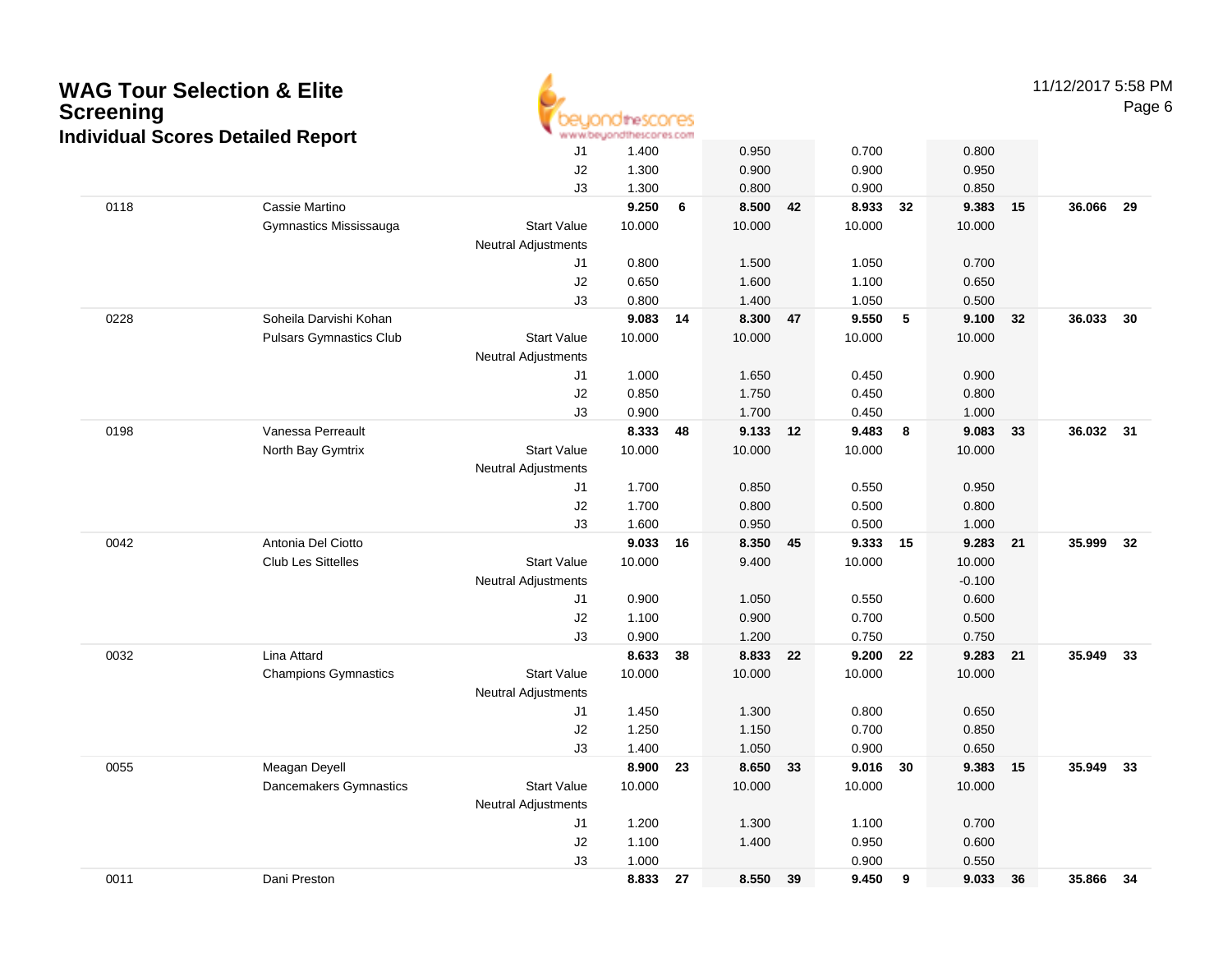| <b>Screening</b> | <b>WAG Tour Selection &amp; Elite</b><br><b>Individual Scores Detailed Report</b> |                                                  | theSCOCES<br>www.beyondthescores.com |    |        |    |          |    |        |    | 11/12/2017 5:58 PM | Page 7 |
|------------------|-----------------------------------------------------------------------------------|--------------------------------------------------|--------------------------------------|----|--------|----|----------|----|--------|----|--------------------|--------|
|                  | <b>Brockville</b>                                                                 | <b>Start Value</b>                               | 10.000                               |    | 10.000 |    | 10.000   |    | 10.000 |    |                    |        |
|                  |                                                                                   | <b>Neutral Adjustments</b>                       |                                      |    |        |    |          |    |        |    |                    |        |
|                  |                                                                                   | J1                                               | 1.100                                |    | 1.600  |    | 0.550    |    | 1.050  |    |                    |        |
|                  |                                                                                   | J2                                               | 1.100                                |    | 1.400  |    | 0.600    |    | 1.100  |    |                    |        |
|                  |                                                                                   | J3                                               | 1.300                                |    | 1.350  |    | 0.500    |    | 0.750  |    |                    |        |
| 0156             | <b>Bailey Spring</b>                                                              |                                                  | 8.866                                | 25 | 8.533  | 40 | 9.450    | 9  | 9.016  | 37 | 35.865             | 35     |
|                  | <b>Infinity Gymnastics Centre</b>                                                 | <b>Start Value</b>                               | 10.000                               |    | 10.000 |    | 10.000   |    | 10.000 |    |                    |        |
|                  |                                                                                   | <b>Neutral Adjustments</b>                       |                                      |    |        |    |          |    |        |    |                    |        |
|                  |                                                                                   | J1                                               | 1.000                                |    | 1.400  |    | 0.550    |    | 0.900  |    |                    |        |
|                  |                                                                                   | J2                                               | 1.200                                |    | 1.400  |    | 0.500    |    | 0.900  |    |                    |        |
|                  |                                                                                   | J3                                               | 1.200                                |    | 1.600  |    | 0.600    |    | 1.150  |    |                    |        |
| 0131             | Chayse McCann                                                                     |                                                  | 8.650 37                             |    | 8.583  | 37 | 9.250    | 20 | 9.350  | 17 | 35.833             | 36     |
|                  | Gymnastics Mississauga                                                            | <b>Start Value</b>                               | 10.000                               |    | 10.000 |    | 10.000   |    | 10.000 |    |                    |        |
|                  |                                                                                   | <b>Neutral Adjustments</b>                       |                                      |    |        |    |          |    |        |    |                    |        |
|                  |                                                                                   | J1                                               | 1.300                                |    | 1.400  |    | 0.850    |    | 0.650  |    |                    |        |
|                  |                                                                                   | J2                                               | 1.350                                |    | 1.550  |    | 0.650    |    | 0.600  |    |                    |        |
|                  |                                                                                   | J3                                               | 1.400                                |    | 1.300  |    | 0.750    |    | 0.700  |    |                    |        |
| 0083             | Emma Nielsen                                                                      |                                                  | 9.250                                | 6  | 8.683  | 31 | 8.816    | 35 | 9.066  | 34 | 35.815             | 37     |
|                  | <b>Futures Gymnastics</b>                                                         | <b>Start Value</b>                               | 10.000                               |    | 10.000 |    | 10.000   |    | 10.000 |    |                    |        |
|                  |                                                                                   | <b>Neutral Adjustments</b>                       |                                      |    |        |    |          |    |        |    |                    |        |
|                  |                                                                                   | J1                                               | 0.650                                |    | 1.200  |    | 1.050    |    | 1.000  |    |                    |        |
|                  |                                                                                   | J2                                               | 0.750                                |    | 1.250  |    | 1.150    |    | 0.800  |    |                    |        |
|                  |                                                                                   | J3                                               | 0.850                                |    | 1.500  |    | 1.350    |    | 1.000  |    |                    |        |
| 0119             | Alexandra Armata                                                                  |                                                  | 8.966                                | 19 | 8.950  | 16 | 8.716    | 38 | 9.183  | 27 | 35.815             | 37     |
|                  | Gymnastics Mississauga                                                            | <b>Start Value</b><br><b>Neutral Adjustments</b> | 10.000                               |    | 10.000 |    | 10.000   |    | 10.000 |    |                    |        |
|                  |                                                                                   | J1                                               | 1.000                                |    | 1.050  |    | 1.150    |    | 0.800  |    |                    |        |
|                  |                                                                                   | J2                                               | 1.100                                |    | 1.050  |    | 1.400    |    | 0.750  |    |                    |        |
|                  |                                                                                   | J3                                               | 1.000                                |    | 1.050  |    | 1.300    |    | 0.900  |    |                    |        |
| 0105             | Abby Boyd                                                                         |                                                  | 8.766                                | 30 | 8.883  | 19 | 9.033    | 29 | 9.050  | 35 | 35.732             | 38     |
|                  | Greater Napanee GC                                                                | <b>Start Value</b>                               | 10.000                               |    | 10.000 |    | 10.000   |    | 10.000 |    |                    |        |
|                  |                                                                                   | <b>Neutral Adjustments</b>                       |                                      |    |        |    |          |    |        |    |                    |        |
|                  |                                                                                   | J <sub>1</sub>                                   | 1.200                                |    | 1.150  |    | 1.000    |    | 0.850  |    |                    |        |
|                  |                                                                                   | $\sf J2$                                         | 1.150                                |    | 1.050  |    | 0.850    |    | 1.000  |    |                    |        |
|                  |                                                                                   | J3                                               | 1.350                                |    | 1.150  |    | 1.050    |    | 1.000  |    |                    |        |
| 0155             | Lucy Pothier                                                                      |                                                  | 9.116 13                             |    | 8.233  | 51 | 9.250 20 |    | 9.133  | 30 | 35.732 38          |        |
|                  | Infinity Gymnastics Centre                                                        | <b>Start Value</b>                               | 10.000                               |    | 10.000 |    | 10.000   |    | 10.000 |    |                    |        |
|                  |                                                                                   | <b>Neutral Adjustments</b>                       |                                      |    |        |    |          |    |        |    |                    |        |
|                  |                                                                                   | J1                                               | 0.900                                |    | 1.700  |    | 0.650    |    | 0.900  |    |                    |        |
|                  |                                                                                   | J2                                               | 0.850                                |    | 1.950  |    | 0.800    |    | 0.800  |    |                    |        |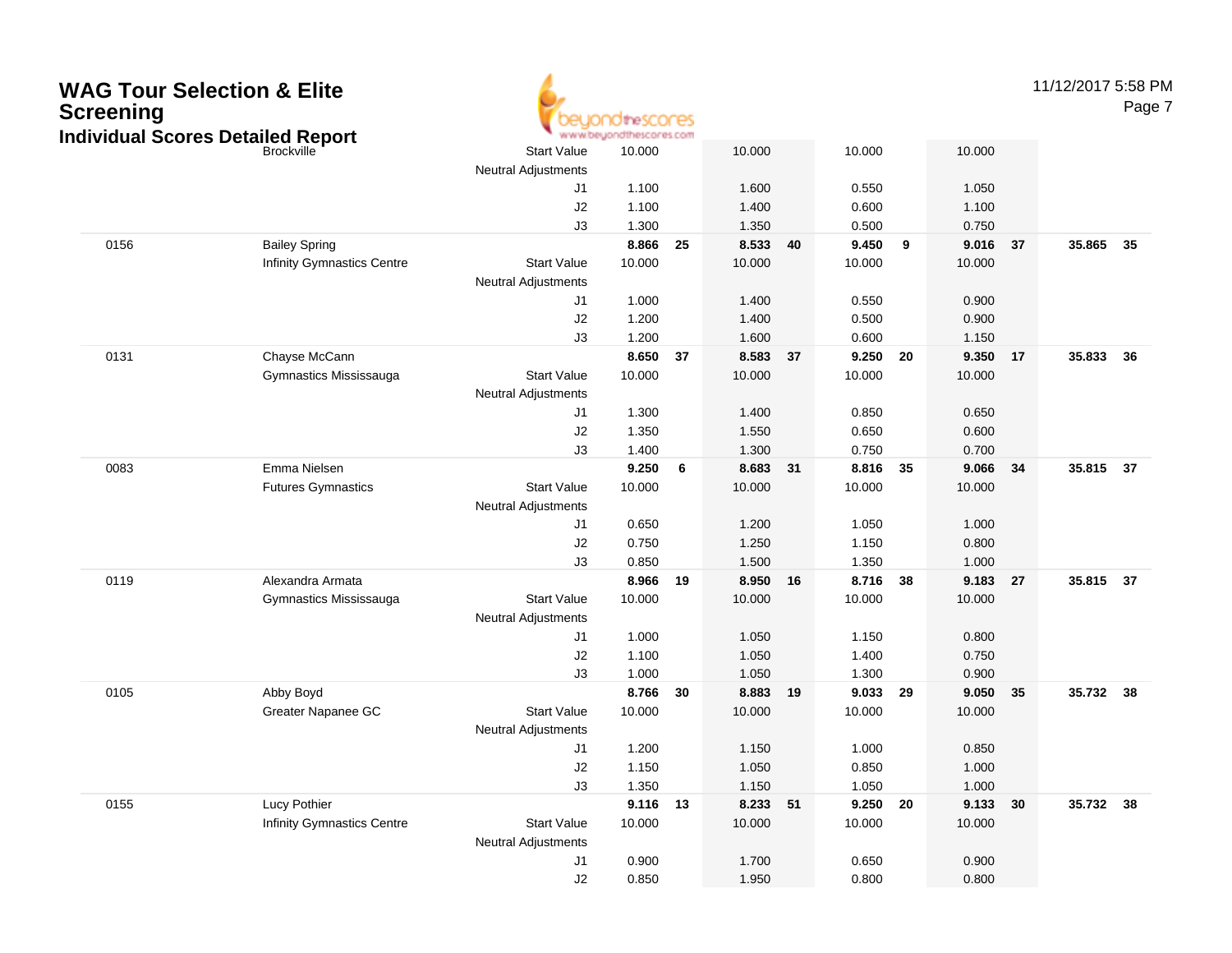

|      | naividuai Scores Detailed Report      |                            | WWW.UUQUU KHI NOLOI NOLUITI |    |        |    |        |    |          |    |           |      |
|------|---------------------------------------|----------------------------|-----------------------------|----|--------|----|--------|----|----------|----|-----------|------|
|      |                                       | J3                         | 0.900                       |    | 1.650  |    | 0.800  |    | 0.900    |    |           |      |
| 0184 | <b>Tela Chiddenton</b>                |                            | 8.716                       | 33 | 9.033  | 14 | 9.150  | 25 | 8.833    | 43 | 35.732 38 |      |
|      | <b>Milton Springers</b>               | <b>Start Value</b>         | 10.000                      |    | 10.000 |    | 10.000 |    | 10.000   |    |           |      |
|      |                                       | <b>Neutral Adjustments</b> |                             |    |        |    |        |    |          |    |           |      |
|      |                                       | J1                         | 1.250                       |    | 0.900  |    | 1.000  |    | 1.100    |    |           |      |
|      |                                       | J2                         | 1.300                       |    | 0.900  |    | 0.800  |    | 1.000    |    |           |      |
|      |                                       | J3                         | 1.300                       |    | 1.100  |    | 0.750  |    | 1.400    |    |           |      |
| 0171 | Aurora Rueffer                        |                            | 8.650                       | 37 | 8.800  | 24 | 9.100  | 27 | 9.166    | 28 | 35.716    | 39   |
|      | Kitchener-Waterloo Gymnastics         | <b>Start Value</b>         | 10.000                      |    | 10.000 |    | 10.000 |    | 10.000   |    |           |      |
|      |                                       | <b>Neutral Adjustments</b> |                             |    |        |    |        |    |          |    |           |      |
|      |                                       | J <sub>1</sub>             | 1.500                       |    | 1.300  |    | 0.800  |    | 0.700    |    |           |      |
|      |                                       | J2                         | 1.250                       |    | 1.150  |    | 0.950  |    | 1.000    |    |           |      |
|      |                                       | J3                         | 1.300                       |    | 1.150  |    | 0.950  |    | 0.800    |    |           |      |
| 0143 | Chloe Pitura                          |                            | 8.916                       | 22 | 8.666  | 32 | 8.850  | 34 | 9.266 22 |    | 35.698    | - 40 |
|      | Gymzone Gymnastics/Sudbury<br>Laurels | <b>Start Value</b>         | 10.000                      |    | 10.000 |    | 10.000 |    | 10.000   |    |           |      |
|      |                                       | <b>Neutral Adjustments</b> |                             |    |        |    |        |    |          |    |           |      |
|      |                                       | J1                         | 0.900                       |    | 1.250  |    | 1.300  |    | 0.700    |    |           |      |
|      |                                       | J2                         | 1.250                       |    | 1.350  |    | 1.150  |    | 0.800    |    |           |      |
|      |                                       | J3                         | 1.100                       |    | 1.400  |    | 1.000  |    | 0.700    |    |           |      |
| 0044 | Kaitlyn Ross                          |                            | 8.800                       | 28 | 8.783  | 25 | 8.916  | 33 | 9.183    | 27 | 35.682 41 |      |
|      | <b>Club Les Sittelles</b>             | <b>Start Value</b>         | 10.000                      |    | 10.000 |    | 10.000 |    | 10.000   |    |           |      |
|      |                                       | <b>Neutral Adjustments</b> |                             |    |        |    |        |    |          |    |           |      |
|      |                                       | J <sub>1</sub>             | 1.300                       |    | 1.000  |    | 1.050  |    | 0.900    |    |           |      |
|      |                                       | J2                         | 1.200                       |    | 1.300  |    | 1.150  |    | 0.850    |    |           |      |
|      |                                       | J3                         | 1.100                       |    | 1.350  |    | 1.050  |    | 0.700    |    |           |      |
| 0026 | Laura Sabatino                        |                            | 8.800                       | 28 | 8.350  | 45 | 9.266  | 19 | 9.250 23 |    | 35.666    | 42   |
|      | <b>Burlington Gymnastics Club</b>     | <b>Start Value</b>         | 10.000                      |    | 10.000 |    | 10.000 |    | 10.000   |    |           |      |
|      |                                       | <b>Neutral Adjustments</b> |                             |    |        |    |        |    |          |    |           |      |
|      |                                       | J1                         | 1.250                       |    | 1.600  |    | 0.650  |    | 0.800    |    |           |      |
|      |                                       | J2                         | 1.350                       |    | 1.750  |    | 0.800  |    | 0.850    |    |           |      |
|      |                                       | J3                         | 1.000                       |    | 1.600  |    | 0.750  |    | 0.600    |    |           |      |
| 0005 | Julianna Quijada                      |                            | 8.566                       | 40 | 8.950  | 16 | 9.166  | 24 | 8.983    | 38 | 35.665 43 |      |
|      | <b>Alliston Gymnastics Club</b>       | <b>Start Value</b>         | 10.000                      |    | 10.000 |    | 10.000 |    | 10.000   |    |           |      |
|      |                                       | <b>Neutral Adjustments</b> |                             |    |        |    |        |    |          |    |           |      |
|      |                                       | J1                         | 1.500                       |    | 0.950  |    | 0.800  |    | 1.100    |    |           |      |
|      |                                       | J2                         | 1.500                       |    | 1.100  |    | 0.950  |    | 1.000    |    |           |      |
|      |                                       | J3                         | 1.300                       |    | 1.100  |    | 0.750  |    | 0.950    |    |           |      |
| 0140 | <b>Charlotte Eberlein</b>             |                            | 8.950                       | 20 | 8.533  | 40 | 9.150  | 25 | 9.016 37 |    | 35.649    | 44   |
|      | Gymzone Gymnastics/Sudbury<br>Laurels | <b>Start Value</b>         | 10.000                      |    | 10.000 |    | 10.000 |    | 10.000   |    |           |      |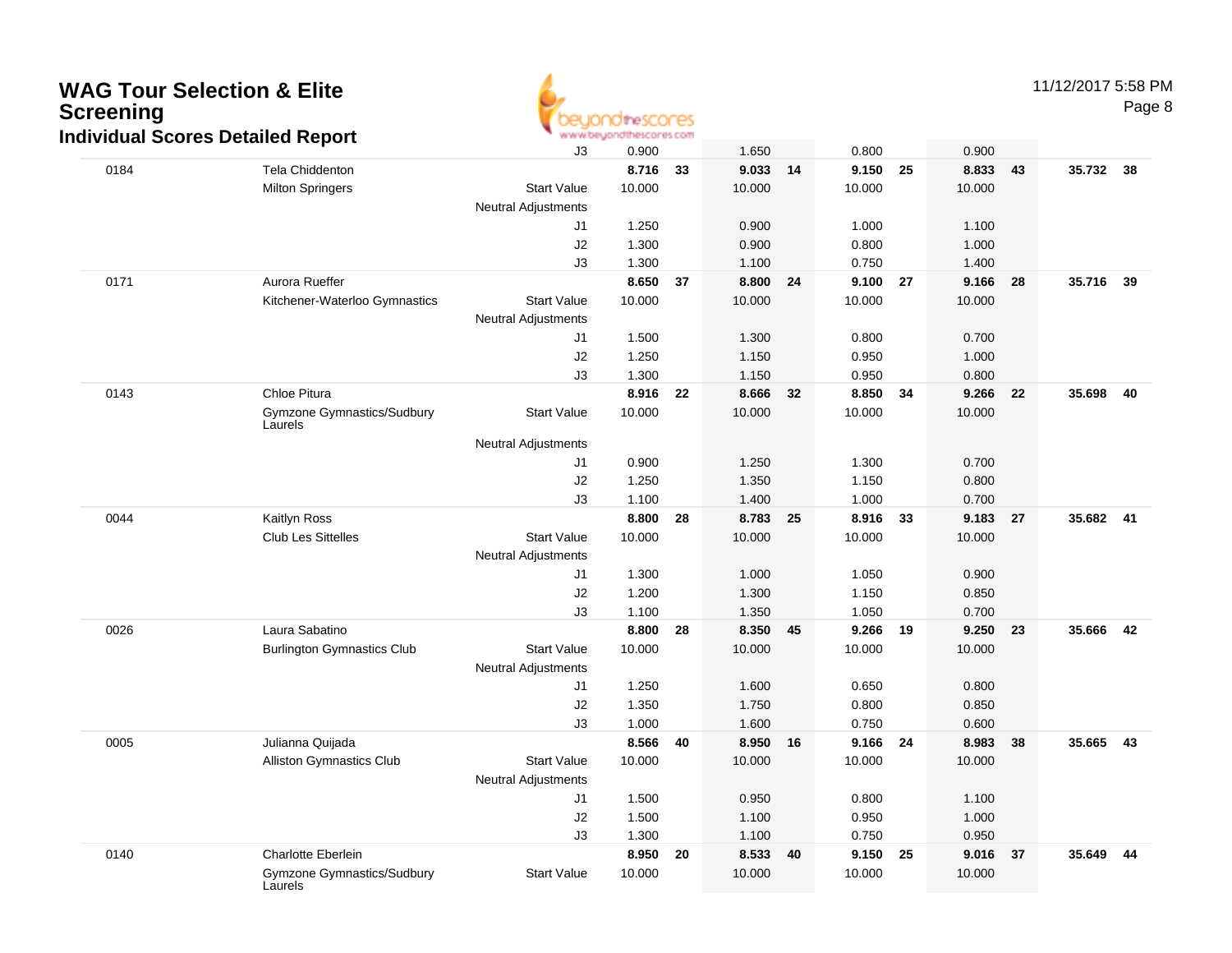

11/12/2017 5:58 PMPage 9

|      |                                   | <b>Neutral Adjustments</b> |        |    |          |    |          |      |        |    |           |      |
|------|-----------------------------------|----------------------------|--------|----|----------|----|----------|------|--------|----|-----------|------|
|      |                                   | J1                         | 1.150  |    | 1.350    |    | 0.950    |      | 1.050  |    |           |      |
|      |                                   | J2                         | 1.000  |    | 1.600    |    | 0.800    |      | 0.900  |    |           |      |
|      |                                   | J3                         | 1.000  |    | 1.450    |    | 0.800    |      | 1.000  |    |           |      |
| 0216 | Kendall Bird                      |                            | 8.850  | 26 | 8.533    | 40 | 9.050    | 28   | 9.216  | 25 | 35.649 44 |      |
|      | <b>Pickering Athletic Centre</b>  | <b>Start Value</b>         | 10.000 |    | 10.000   |    | 10.000   |      | 10.000 |    |           |      |
|      |                                   | <b>Neutral Adjustments</b> |        |    |          |    |          |      |        |    |           |      |
|      |                                   | J1                         | 1.200  |    | 1.350    |    | 0.850    |      | 0.850  |    |           |      |
|      |                                   | J2                         | 1.150  |    | 1.550    |    | 0.950    |      | 0.900  |    |           |      |
|      |                                   | J3                         | 1.100  |    | 1.500    |    | 1.050    |      | 0.600  |    |           |      |
| 0226 | Alexandra Carlen                  |                            | 8.733  | 32 | 8.600    | 36 | 9.150    | 25   | 9.150  | 29 | 35.633    | - 45 |
|      | <b>Pulsars Gymnastics Club</b>    | <b>Start Value</b>         | 10.000 |    | 10.000   |    | 10.000   |      | 10.000 |    |           |      |
|      |                                   | <b>Neutral Adjustments</b> |        |    |          |    |          |      |        |    |           |      |
|      |                                   | J1                         | 1.300  |    | 1.400    |    | 0.950    |      | 0.850  |    |           |      |
|      |                                   | J2                         | 1.200  |    | 1.300    |    | 0.750    |      | 1.000  |    |           |      |
|      |                                   | J3                         | 1.300  |    | 1.500    |    | 0.850    |      | 0.700  |    |           |      |
| 0194 | Ashtynn Caldwell                  |                            | 8.950  | 20 | 8.766    | 26 | 8.650 41 |      | 9.266  | 22 | 35.632 46 |      |
|      | Niagara Falls Lightning           | <b>Start Value</b>         | 10.000 |    | 10.000   |    | 10.000   |      | 10.000 |    |           |      |
|      |                                   | <b>Neutral Adjustments</b> |        |    |          |    |          |      |        |    |           |      |
|      |                                   | J1                         | 1.000  |    | 1.150    |    | 1.500    |      | 0.750  |    |           |      |
|      |                                   | J2                         | 1.000  |    | 1.200    |    | 1.250    |      | 0.700  |    |           |      |
|      |                                   | J3                         | 1.150  |    | 1.350    |    | 1.300    |      | 0.750  |    |           |      |
| 0136 | Jaya Toth                         |                            | 8.900  | 23 | 8.616 35 |    | 9.233    | - 21 | 8.850  | 42 | 35.599    | 47   |
|      | Gymnastics Mississauga            | <b>Start Value</b>         | 10.000 |    | 10.000   |    | 10.000   |      | 10.000 |    |           |      |
|      |                                   | <b>Neutral Adjustments</b> |        |    |          |    |          |      |        |    |           |      |
|      |                                   | J1                         | 1.000  |    | 1.350    |    | 0.800    |      | 1.200  |    |           |      |
|      |                                   | J2                         | 1.300  |    | 1.400    |    | 0.750    |      | 1.050  |    |           |      |
|      |                                   | J3                         | 1.000  |    | 1.400    |    | 0.750    |      | 1.200  |    |           |      |
| 0028 | Grace Vanderzouwe                 |                            | 8.733  | 32 | 8.750 27 |    | 9.033 29 |      | 9.016  | 37 | 35.532 48 |      |
|      | <b>Burlington Gymnastics Club</b> | <b>Start Value</b>         | 10.000 |    | 10.000   |    | 10.000   |      | 10.000 |    |           |      |
|      |                                   | <b>Neutral Adjustments</b> |        |    |          |    |          |      |        |    |           |      |
|      |                                   | J1                         | 1.500  |    | 1.150    |    | 0.850    |      | 1.000  |    |           |      |
|      |                                   | J2                         | 1.200  |    | 1.400    |    | 0.850    |      | 1.050  |    |           |      |
|      |                                   | J3                         | 1.100  |    | 1.200    |    | 1.200    |      | 0.900  |    |           |      |
| 0186 | <b>ALEXIA FOURNEL</b>             |                            | 9.050  | 15 | 8.316    | 46 | 8.966    | 31   | 9.166  | 28 | 35.498    | 49   |
|      | <b>Milton Springers</b>           | <b>Start Value</b>         | 10.000 |    | 10.000   |    | 10.000   |      | 10.000 |    |           |      |
|      |                                   | <b>Neutral Adjustments</b> |        |    |          |    |          |      |        |    |           |      |
|      |                                   | J1                         | 1.050  |    | 1.500    |    | 1.000    |      | 0.700  |    |           |      |
|      |                                   | J2                         | 1.000  |    | 1.800    |    | 1.050    |      | 0.850  |    |           |      |
|      |                                   | J3                         | 0.800  |    | 1.750    |    | 1.050    |      | 0.950  |    |           |      |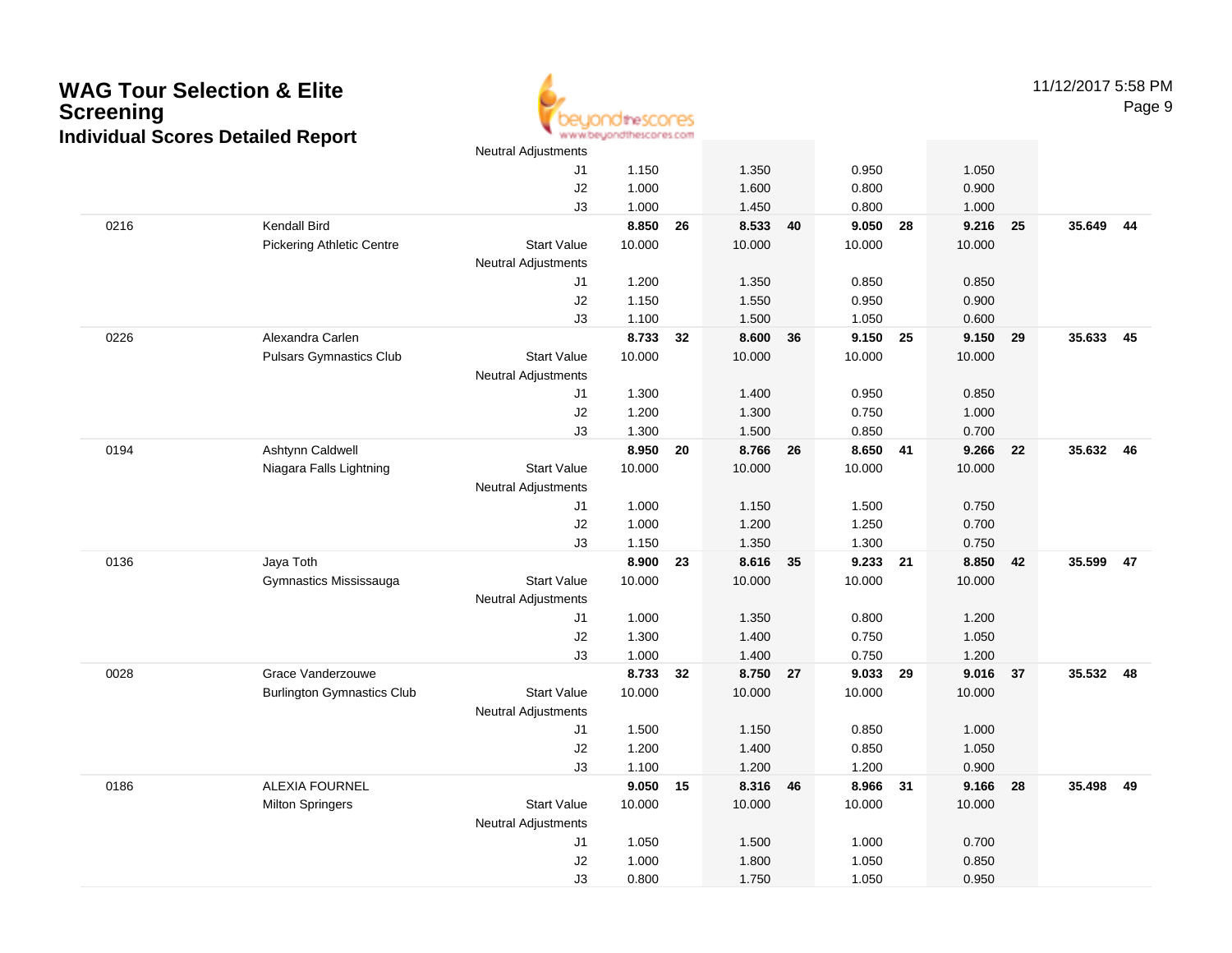| <b>WAG Tour Selection &amp; Elite</b><br><b>Screening</b><br><b>Individual Scores Detailed Report</b> |                                   |                            | idtheSCONES<br>www.beyondthescores.com |      |          |    |          |    |          |    | 11/12/2017 5:58 PM | Page 10 |
|-------------------------------------------------------------------------------------------------------|-----------------------------------|----------------------------|----------------------------------------|------|----------|----|----------|----|----------|----|--------------------|---------|
| 0200                                                                                                  | Koral Tench                       |                            | 8.750                                  | 31   | 8.500    | 42 | 9.033    | 29 | 9.033    | 36 | 35.316 50          |         |
|                                                                                                       | North Bay Gymtrix                 | <b>Start Value</b>         | 10.000                                 |      | 10.000   |    | 10.000   |    | 10.000   |    |                    |         |
|                                                                                                       |                                   | <b>Neutral Adjustments</b> |                                        |      |          |    |          |    |          |    |                    |         |
|                                                                                                       |                                   | J1                         | 1.300                                  |      | 1.350    |    | 0.950    |    | 1.100    |    |                    |         |
|                                                                                                       |                                   | J2                         | 1.350                                  |      | 1.600    |    | 1.050    |    | 0.950    |    |                    |         |
|                                                                                                       |                                   | J3                         | 1.100                                  |      | 1.550    |    | 0.900    |    | 0.850    |    |                    |         |
| 0050                                                                                                  | Michaela Namiesviowski            |                            | 8.533                                  | 42   | 8.083    | 54 | 9.383    | 12 | 9.316    | 19 | 35.315 51          |         |
|                                                                                                       | Corona Competitive                | <b>Start Value</b>         | 10.000                                 |      | 10.000   |    | 10.000   |    | 10.000   |    |                    |         |
|                                                                                                       |                                   | <b>Neutral Adjustments</b> |                                        |      |          |    |          |    |          |    |                    |         |
|                                                                                                       |                                   | J1                         | 1.550                                  |      | 1.950    |    | 0.650    |    | 0.650    |    |                    |         |
|                                                                                                       |                                   | J2                         | 1.300                                  |      | 1.850    |    | 0.550    |    | 0.600    |    |                    |         |
|                                                                                                       |                                   | J3                         | 1.550                                  |      | 1.950    |    | 0.650    |    | 0.800    |    |                    |         |
| 0045                                                                                                  | Melissa Vallee                    |                            | 8.416 47                               |      | 8.700    | 30 | 9.200    | 22 | 8.966    | 39 | 35.282             | 52      |
|                                                                                                       | <b>Club Les Sittelles</b>         | <b>Start Value</b>         | 10.000                                 |      | 10.000   |    | 10.000   |    | 10.000   |    |                    |         |
|                                                                                                       |                                   | <b>Neutral Adjustments</b> |                                        |      |          |    |          |    |          |    |                    |         |
|                                                                                                       |                                   | J1                         | 1.550                                  |      | 1.300    |    | 0.750    |    | 0.950    |    |                    |         |
|                                                                                                       |                                   | J2                         | 1.700                                  |      | 1.250    |    | 0.800    |    | 1.050    |    |                    |         |
|                                                                                                       |                                   | J3                         | 1.500                                  |      | 1.350    |    | 0.850    |    | 1.100    |    |                    |         |
| 0129                                                                                                  | Melissa Maggiotto                 |                            | 8.783                                  | 29   | 8.916    | 17 | 8.700    | 39 | 8.866    | 41 | 35.265             | 53      |
|                                                                                                       | Gymnastics Mississauga            | <b>Start Value</b>         | 10.000                                 |      | 10.000   |    | 10.000   |    | 10.000   |    |                    |         |
|                                                                                                       |                                   | <b>Neutral Adjustments</b> |                                        |      |          |    |          |    |          |    |                    |         |
|                                                                                                       |                                   | J1                         | 1.350                                  |      | 1.050    |    | 1.500    |    | 1.050    |    |                    |         |
|                                                                                                       |                                   | J <sub>2</sub>             | 1.200                                  |      | 1.300    |    | 1.200    |    | 1.200    |    |                    |         |
|                                                                                                       |                                   | J3                         | 1.100                                  |      | 0.900    |    | 1.200    |    | 1.150    |    |                    |         |
| 0116                                                                                                  | Brianna Monterosso                |                            | 8.866                                  | - 25 | 8.683    | 31 | 8.383    | 45 | 9.316    | 19 | 35.248             | 54      |
|                                                                                                       | <b>Gymnastics Energy</b>          | <b>Start Value</b>         | 10.000                                 |      | 10.000   |    | 10.000   |    | 10.000   |    |                    |         |
|                                                                                                       |                                   | <b>Neutral Adjustments</b> |                                        |      |          |    |          |    |          |    |                    |         |
|                                                                                                       |                                   | J1                         | 1.100                                  |      | 1.250    |    | 1.700    |    | 0.750    |    |                    |         |
|                                                                                                       |                                   | J <sub>2</sub>             | 1.100                                  |      | 1.300    |    | 1.550    |    | 0.700    |    |                    |         |
|                                                                                                       |                                   | J3                         | 1.200                                  |      | 1.400    |    | 1.600    |    | 0.600    |    |                    |         |
| 0024                                                                                                  | Abbey Minkovich                   |                            | 8.566                                  | - 40 | 8.650    | 33 | 8.916    | 33 | 9.100    | 32 | 35.232             | 55      |
|                                                                                                       | <b>Burlington Gymnastics Club</b> | <b>Start Value</b>         | 10.000                                 |      | 10.000   |    | 10.000   |    | 10.000   |    |                    |         |
|                                                                                                       |                                   | <b>Neutral Adjustments</b> |                                        |      |          |    |          |    |          |    |                    |         |
|                                                                                                       |                                   |                            | 1.500                                  |      | 1.350    |    | 1.150    |    | 0.950    |    |                    |         |
|                                                                                                       |                                   | J2                         | 1.400                                  |      | 1.350    |    | 1.150    |    | 0.850    |    |                    |         |
|                                                                                                       |                                   | J3                         | 1.400                                  |      | 1.350    |    | 0.950    |    | 0.900    |    |                    |         |
| 0121                                                                                                  | Emma Chateau                      |                            | 8.650 37                               |      | 8.316 46 |    | 9.350 14 |    | 8.816 44 |    | 35.132 56          |         |
|                                                                                                       | Gymnastics Mississauga            | <b>Start Value</b>         | 10.000                                 |      | 10.000   |    | 10.000   |    | 10.000   |    |                    |         |
|                                                                                                       |                                   | Neutral Adjustments        |                                        |      |          |    |          |    |          |    |                    |         |
|                                                                                                       |                                   | J1                         | 1.200                                  |      | 1.600    |    | 0.750    |    | 1.150    |    |                    |         |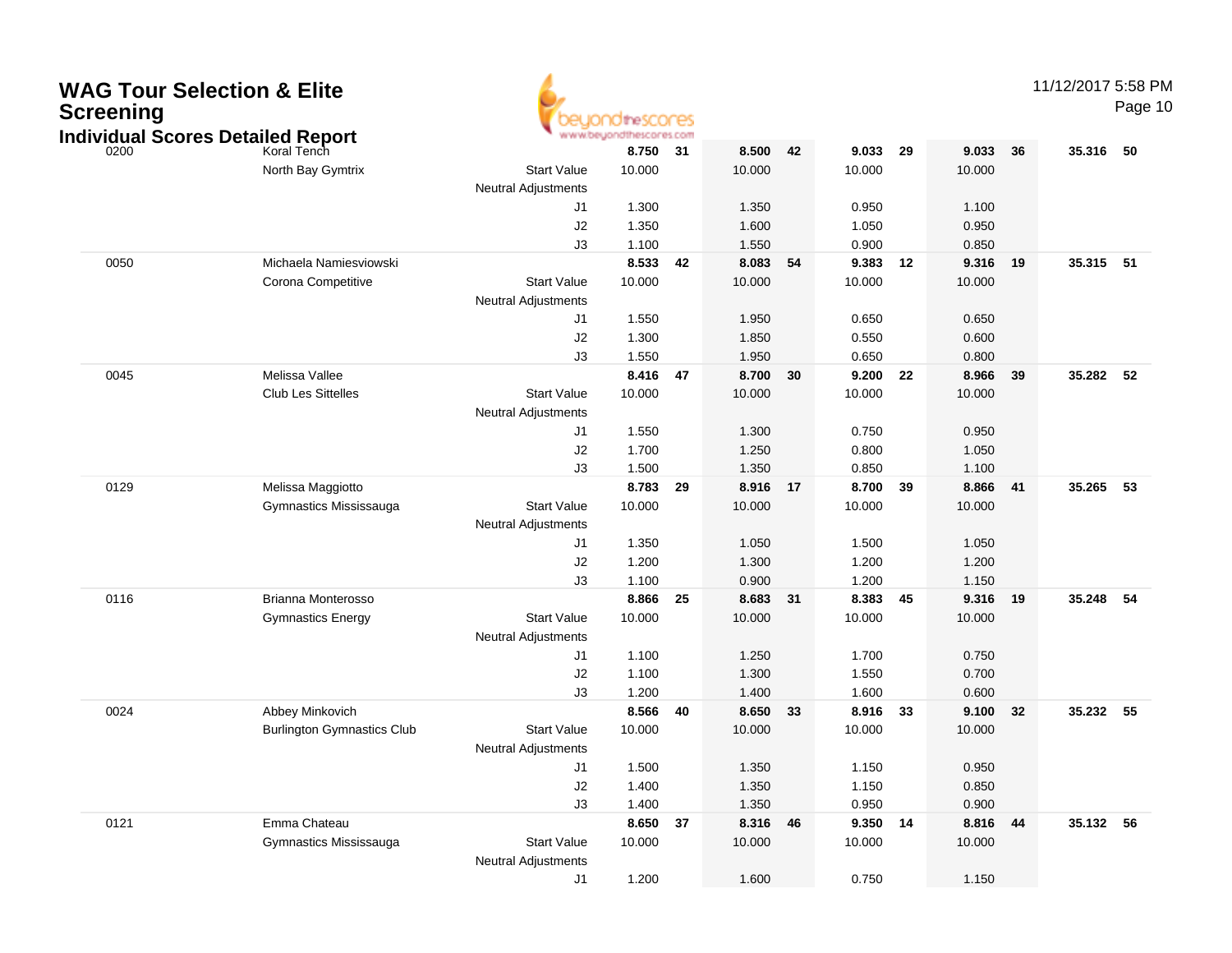

11/12/2017 5:58 PM

| dividual Scores Detailed Report |                                       |                            |        |    |        |    |          |    |        |    |           |      |
|---------------------------------|---------------------------------------|----------------------------|--------|----|--------|----|----------|----|--------|----|-----------|------|
|                                 |                                       | J2                         | 1.550  |    | 1.700  |    | 0.550    |    | 1.100  |    |           |      |
|                                 |                                       | J3                         | 1.300  |    | 1.750  |    | 0.650    |    | 1.300  |    |           |      |
| 0233                            | Jessica Graham                        |                            | 8.333  | 48 | 8.633  | 34 | 9.050    | 28 | 9.033  | 36 | 35.049    | 57   |
|                                 | <b>Pulsars Gymnastics Club</b>        | <b>Start Value</b>         | 10.000 |    | 10.000 |    | 10.000   |    | 10.000 |    |           |      |
|                                 |                                       | <b>Neutral Adjustments</b> |        |    |        |    |          |    |        |    |           |      |
|                                 |                                       | J1                         | 1.600  |    | 1.350  |    | 0.950    |    | 0.900  |    |           |      |
|                                 |                                       | J2                         | 1.700  |    | 1.350  |    | 0.850    |    | 0.850  |    |           |      |
|                                 |                                       | J3                         | 1.700  |    | 1.400  |    | 1.050    |    | 1.150  |    |           |      |
| 0172                            | Punit Sandhu                          |                            | 8.866  | 25 | 8.350  | 45 | 8.416    | 44 | 9.416  | 13 | 35.048    | 58   |
|                                 | Kitchener-Waterloo Gymnastics         | <b>Start Value</b>         | 10.000 |    | 10.000 |    | 10.000   |    | 10.000 |    |           |      |
|                                 |                                       | <b>Neutral Adjustments</b> |        |    |        |    |          |    |        |    |           |      |
|                                 |                                       | J1                         | 1.200  |    | 1.450  |    | 1.800    |    | 0.700  |    |           |      |
|                                 |                                       | J2                         | 1.200  |    | 1.700  |    | 1.500    |    | 0.650  |    |           |      |
|                                 |                                       | J3                         | 1.000  |    | 1.800  |    | 1.450    |    | 0.400  |    |           |      |
| 0239                            | Fanni Pataki                          |                            | 8.700  | 34 | 8.050  | 55 | 9.183 23 |    | 9.100  | 32 | 35.033    | 59   |
|                                 | <b>Pulsars Gymnastics Club</b>        | <b>Start Value</b>         | 10.000 |    | 9.200  |    | 10.000   |    | 10.000 |    |           |      |
|                                 |                                       | <b>Neutral Adjustments</b> |        |    |        |    |          |    |        |    |           |      |
|                                 |                                       | J1                         | 1.300  |    | 1.050  |    | 0.850    |    | 1.000  |    |           |      |
|                                 |                                       | J2                         | 1.200  |    | 1.200  |    | 0.800    |    | 0.900  |    |           |      |
|                                 |                                       | J3                         | 1.400  |    | 1.200  |    | 0.800    |    | 0.800  |    |           |      |
| 0138                            | <b>Brielle Charlebois</b>             |                            | 9.183  | 10 | 8.133  | 53 | 8.566 43 |    | 9.150  | 29 | 35.032    | - 60 |
|                                 | Gymzone Gymnastics/Sudbury<br>Laurels | <b>Start Value</b>         | 10.000 |    | 9.200  |    | 10.000   |    | 10.000 |    |           |      |
|                                 |                                       | <b>Neutral Adjustments</b> |        |    |        |    |          |    |        |    |           |      |
|                                 |                                       | J1                         | 0.750  |    | 1.100  |    | 1.350    |    | 0.900  |    |           |      |
|                                 |                                       | J2                         | 0.900  |    | 0.950  |    | 1.400    |    | 0.750  |    |           |      |
|                                 |                                       | J3                         | 0.800  |    | 1.150  |    | 1.550    |    | 0.900  |    |           |      |
| 0048                            | Shaylin Dagama                        |                            | 8.433  | 46 | 8.550  | 39 | 8.700 39 |    | 9.333  | 18 | 35.016 61 |      |
|                                 | Corona Competitive                    | <b>Start Value</b>         | 10.000 |    | 10.000 |    | 10.000   |    | 10.000 |    |           |      |
|                                 |                                       | <b>Neutral Adjustments</b> |        |    |        |    |          |    |        |    |           |      |
|                                 |                                       | J1                         | 1.700  |    | 1.200  |    | 1.200    |    | 0.800  |    |           |      |
|                                 |                                       | J2                         | 1.600  |    | 1.600  |    | 1.300    |    | 0.600  |    |           |      |
|                                 |                                       | J3                         | 1.400  |    | 1.550  |    | 1.400    |    | 0.600  |    |           |      |
| 0015                            | Alexandra Caltsounis                  |                            | 8.550  | 41 | 8.833  | 22 | 9.016    | 30 | 8.616  | 46 | 35.015    | 62   |
|                                 | <b>Burlington Gymnastics Club</b>     | <b>Start Value</b>         | 10.000 |    | 10.000 |    | 10.000   |    | 10.000 |    |           |      |
|                                 |                                       | <b>Neutral Adjustments</b> |        |    |        |    |          |    |        |    |           |      |
|                                 |                                       | J1                         | 1.500  |    | 1.200  |    | 1.050    |    | 1.250  |    |           |      |
|                                 |                                       | J2                         | 1.550  |    | 1.000  |    | 0.950    |    | 1.350  |    |           |      |
|                                 |                                       | J3                         | 1.300  |    | 1.300  |    | 0.950    |    | 1.550  |    |           |      |
| 0127                            | Julia King                            |                            | 8.983  | 18 | 8.700  | 30 | 8.600    | 42 | 8.700  | 45 | 34.983    | 63   |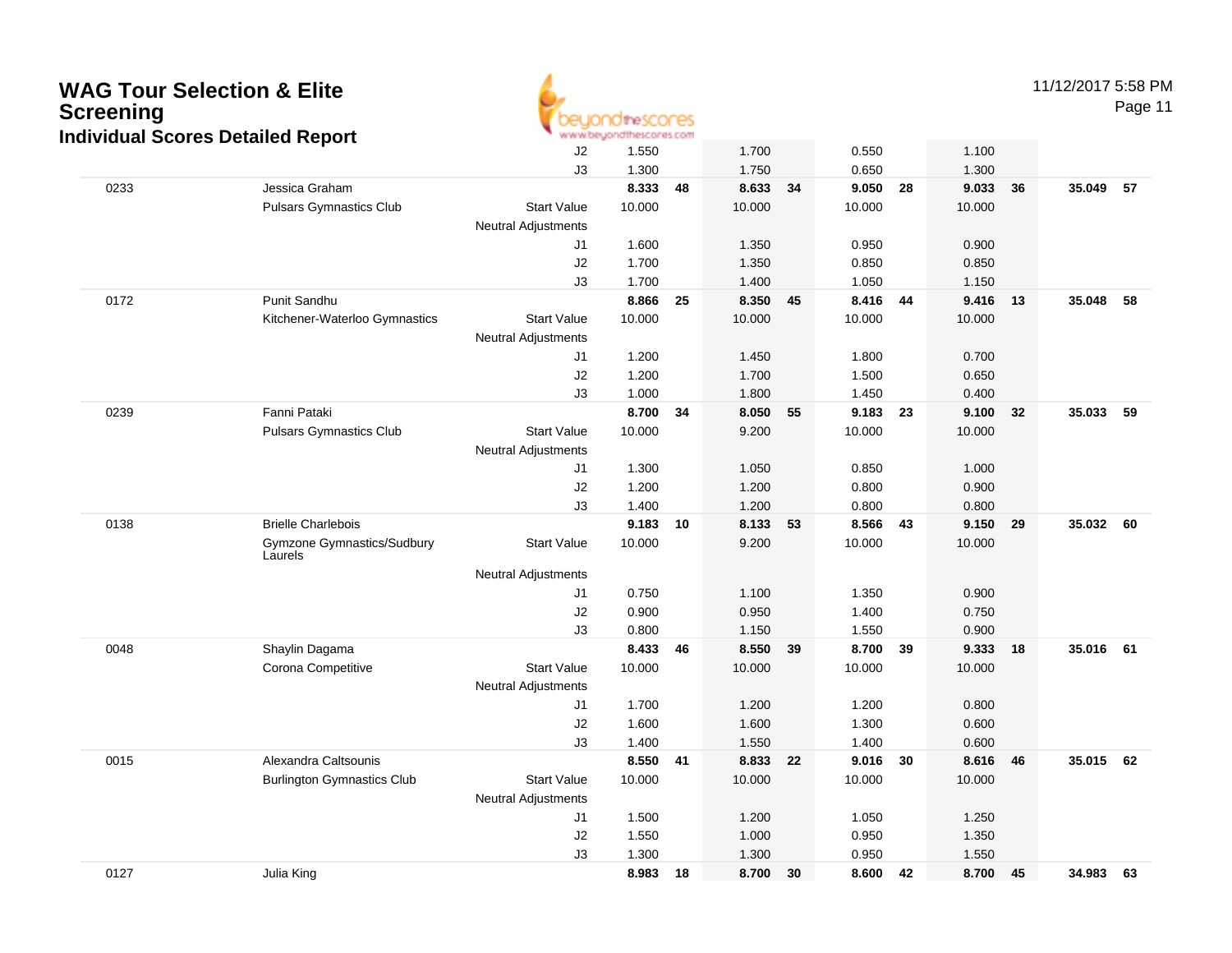### **WAG Tour Selection & EliteScreening**



11/12/2017 5:58 PM

| Gymnastics Mississauga          | <b>Start Value</b>                                                                                                                                                | 10.000                                                                                                                                                                  |                                                                                 | 10.000                                                      |                                                                         | 10.000 |                                                                                           | 10.000                              |                                                                                                             |                                  |                                                                            |
|---------------------------------|-------------------------------------------------------------------------------------------------------------------------------------------------------------------|-------------------------------------------------------------------------------------------------------------------------------------------------------------------------|---------------------------------------------------------------------------------|-------------------------------------------------------------|-------------------------------------------------------------------------|--------|-------------------------------------------------------------------------------------------|-------------------------------------|-------------------------------------------------------------------------------------------------------------|----------------------------------|----------------------------------------------------------------------------|
|                                 |                                                                                                                                                                   |                                                                                                                                                                         |                                                                                 |                                                             |                                                                         |        |                                                                                           |                                     |                                                                                                             |                                  |                                                                            |
|                                 | J1                                                                                                                                                                | 0.950                                                                                                                                                                   |                                                                                 | 1.300                                                       |                                                                         | 1.350  |                                                                                           |                                     |                                                                                                             |                                  |                                                                            |
|                                 |                                                                                                                                                                   | 1.000                                                                                                                                                                   |                                                                                 | 1.250                                                       |                                                                         |        |                                                                                           |                                     |                                                                                                             |                                  |                                                                            |
|                                 | J3                                                                                                                                                                |                                                                                                                                                                         |                                                                                 |                                                             |                                                                         |        |                                                                                           |                                     |                                                                                                             |                                  |                                                                            |
|                                 |                                                                                                                                                                   |                                                                                                                                                                         | 25                                                                              |                                                             | 20                                                                      |        | 33                                                                                        |                                     |                                                                                                             |                                  |                                                                            |
|                                 | <b>Start Value</b>                                                                                                                                                |                                                                                                                                                                         |                                                                                 |                                                             |                                                                         |        |                                                                                           |                                     |                                                                                                             |                                  |                                                                            |
|                                 | <b>Neutral Adjustments</b>                                                                                                                                        |                                                                                                                                                                         |                                                                                 |                                                             |                                                                         |        |                                                                                           |                                     |                                                                                                             |                                  |                                                                            |
|                                 | J <sub>1</sub>                                                                                                                                                    | 1.200                                                                                                                                                                   |                                                                                 | 1.200                                                       |                                                                         | 1.000  |                                                                                           | 1.650                               |                                                                                                             |                                  |                                                                            |
|                                 |                                                                                                                                                                   |                                                                                                                                                                         |                                                                                 | 1.100                                                       |                                                                         |        |                                                                                           |                                     |                                                                                                             |                                  |                                                                            |
|                                 | J3                                                                                                                                                                |                                                                                                                                                                         |                                                                                 | 1.100                                                       |                                                                         |        |                                                                                           |                                     |                                                                                                             |                                  |                                                                            |
|                                 |                                                                                                                                                                   |                                                                                                                                                                         | 49                                                                              |                                                             | 37                                                                      |        | 25                                                                                        |                                     | 32                                                                                                          |                                  |                                                                            |
| <b>Club Les Sittelles</b>       |                                                                                                                                                                   | 10.000                                                                                                                                                                  |                                                                                 | 10.000                                                      |                                                                         | 10.000 |                                                                                           | 10.000                              |                                                                                                             |                                  |                                                                            |
|                                 |                                                                                                                                                                   |                                                                                                                                                                         |                                                                                 |                                                             |                                                                         |        |                                                                                           |                                     |                                                                                                             |                                  |                                                                            |
|                                 | J <sub>1</sub>                                                                                                                                                    | 1.800                                                                                                                                                                   |                                                                                 | 1.250                                                       |                                                                         | 0.850  |                                                                                           | 1.000                               |                                                                                                             |                                  |                                                                            |
|                                 |                                                                                                                                                                   |                                                                                                                                                                         |                                                                                 |                                                             |                                                                         |        |                                                                                           |                                     |                                                                                                             |                                  |                                                                            |
|                                 | J3                                                                                                                                                                | 1.800                                                                                                                                                                   |                                                                                 | 1.600                                                       |                                                                         | 0.750  |                                                                                           | 0.850                               |                                                                                                             |                                  |                                                                            |
|                                 |                                                                                                                                                                   |                                                                                                                                                                         |                                                                                 | 8.566                                                       | 38                                                                      |        |                                                                                           |                                     |                                                                                                             |                                  |                                                                            |
|                                 |                                                                                                                                                                   | 10.000                                                                                                                                                                  |                                                                                 |                                                             |                                                                         |        |                                                                                           |                                     |                                                                                                             |                                  |                                                                            |
|                                 | <b>Neutral Adjustments</b>                                                                                                                                        |                                                                                                                                                                         |                                                                                 |                                                             |                                                                         |        |                                                                                           |                                     |                                                                                                             |                                  |                                                                            |
|                                 | J <sub>1</sub>                                                                                                                                                    | 1.650                                                                                                                                                                   |                                                                                 | 1.550                                                       |                                                                         |        |                                                                                           | 1.000                               |                                                                                                             |                                  |                                                                            |
|                                 |                                                                                                                                                                   | 1.600                                                                                                                                                                   |                                                                                 | 1.500                                                       |                                                                         | 1.050  |                                                                                           | 0.950                               |                                                                                                             |                                  |                                                                            |
|                                 | J3                                                                                                                                                                | 1.500                                                                                                                                                                   |                                                                                 | 1.250                                                       |                                                                         | 1.150  |                                                                                           |                                     |                                                                                                             |                                  |                                                                            |
|                                 |                                                                                                                                                                   | 8.666                                                                                                                                                                   | 36                                                                              |                                                             | 48                                                                      |        | 32                                                                                        |                                     | 35                                                                                                          |                                  |                                                                            |
|                                 | <b>Start Value</b>                                                                                                                                                |                                                                                                                                                                         |                                                                                 |                                                             |                                                                         |        |                                                                                           |                                     |                                                                                                             |                                  |                                                                            |
|                                 | <b>Neutral Adjustments</b>                                                                                                                                        |                                                                                                                                                                         |                                                                                 |                                                             |                                                                         |        |                                                                                           |                                     |                                                                                                             |                                  |                                                                            |
|                                 | J <sub>1</sub>                                                                                                                                                    | 1.200                                                                                                                                                                   |                                                                                 | 1.600                                                       |                                                                         | 1.150  |                                                                                           | 1.100                               |                                                                                                             |                                  |                                                                            |
|                                 |                                                                                                                                                                   |                                                                                                                                                                         |                                                                                 | 1.700                                                       |                                                                         | 1.150  |                                                                                           | 1.000                               |                                                                                                             |                                  |                                                                            |
|                                 | J3                                                                                                                                                                | 1.400                                                                                                                                                                   |                                                                                 | 1.850                                                       |                                                                         | 0.900  |                                                                                           | 0.750                               |                                                                                                             |                                  |                                                                            |
| Amelia Jensen                   |                                                                                                                                                                   |                                                                                                                                                                         |                                                                                 | 7.966                                                       | 57                                                                      |        | 20                                                                                        |                                     |                                                                                                             |                                  |                                                                            |
| Georgian Bay Phoenix Gymnastics | <b>Start Value</b>                                                                                                                                                | 10.000                                                                                                                                                                  |                                                                                 | 9.500                                                       |                                                                         | 10.000 |                                                                                           | 10.000                              |                                                                                                             |                                  |                                                                            |
|                                 | <b>Neutral Adjustments</b>                                                                                                                                        |                                                                                                                                                                         |                                                                                 |                                                             |                                                                         |        |                                                                                           |                                     |                                                                                                             |                                  |                                                                            |
|                                 | J <sub>1</sub>                                                                                                                                                    | 1.450                                                                                                                                                                   |                                                                                 | 1.400                                                       |                                                                         | 0.800  |                                                                                           | 1.000                               |                                                                                                             |                                  |                                                                            |
|                                 | J2                                                                                                                                                                | 1.600                                                                                                                                                                   |                                                                                 | 1.700                                                       |                                                                         | 0.700  |                                                                                           | 0.750                               |                                                                                                             |                                  |                                                                            |
|                                 | J3                                                                                                                                                                | 1.400                                                                                                                                                                   |                                                                                 | 1.500                                                       |                                                                         | 0.750  |                                                                                           | 0.850                               |                                                                                                             |                                  |                                                                            |
| Maddison Brayman                |                                                                                                                                                                   |                                                                                                                                                                         |                                                                                 | 8.266                                                       | 49                                                                      | 9.016  | 30                                                                                        | 8.983                               | 38                                                                                                          |                                  |                                                                            |
| Corona Competitive              | <b>Start Value</b>                                                                                                                                                | 10.000                                                                                                                                                                  |                                                                                 | 10.000                                                      |                                                                         | 10.000 |                                                                                           | 10.000                              |                                                                                                             |                                  |                                                                            |
|                                 | <b>Neutral Adjustments</b>                                                                                                                                        |                                                                                                                                                                         |                                                                                 |                                                             |                                                                         |        |                                                                                           |                                     |                                                                                                             |                                  |                                                                            |
|                                 | J <sub>1</sub>                                                                                                                                                    | 1.550                                                                                                                                                                   |                                                                                 | 1.600                                                       |                                                                         | 0.900  |                                                                                           | 1.000                               |                                                                                                             |                                  |                                                                            |
|                                 | J2                                                                                                                                                                | 1.400                                                                                                                                                                   |                                                                                 | 1.800                                                       |                                                                         | 0.950  |                                                                                           | 1.050                               |                                                                                                             |                                  |                                                                            |
|                                 | Meghan Graham<br><b>Pulsars Gymnastics Club</b><br>Maeve Dixon<br>Daphne Hinoporos<br>Corona Competitive<br><b>Grace Ditzend</b><br>Kitchener-Waterloo Gymnastics | Individual Scores Detailed Report<br><b>Neutral Adjustments</b><br>J2<br>J2<br><b>Start Value</b><br><b>Neutral Adjustments</b><br>J2<br><b>Start Value</b><br>J2<br>J2 | 1.100<br>8.866<br>10.000<br>1.100<br>1.100<br>8.133<br>2.000<br>10.000<br>1.400 | www.beyondthescores.com<br>8.416 47<br>8.516 43<br>8.516 43 | 1.350<br>8.866<br>10.000<br>8.583<br>1.400<br>10.000<br>8.283<br>10.000 |        | 1.500<br>1.350<br>10.000<br>1.050<br>1.200<br>0.950<br>10.000<br>1.050<br>8.933<br>10.000 | 8.916<br>9.150<br>8.916 33<br>9.250 | 1.100<br>1.600<br>1.200<br>10.000<br>1.700<br>1.650<br>9.100<br>0.850<br>10.000<br>0.900<br>9.050<br>10.000 | 8.333 51<br>9.050 35<br>9.133 30 | 34.981 64<br>34.966 65<br>34.948 66<br>34.932 67<br>34.865 68<br>34.781 69 |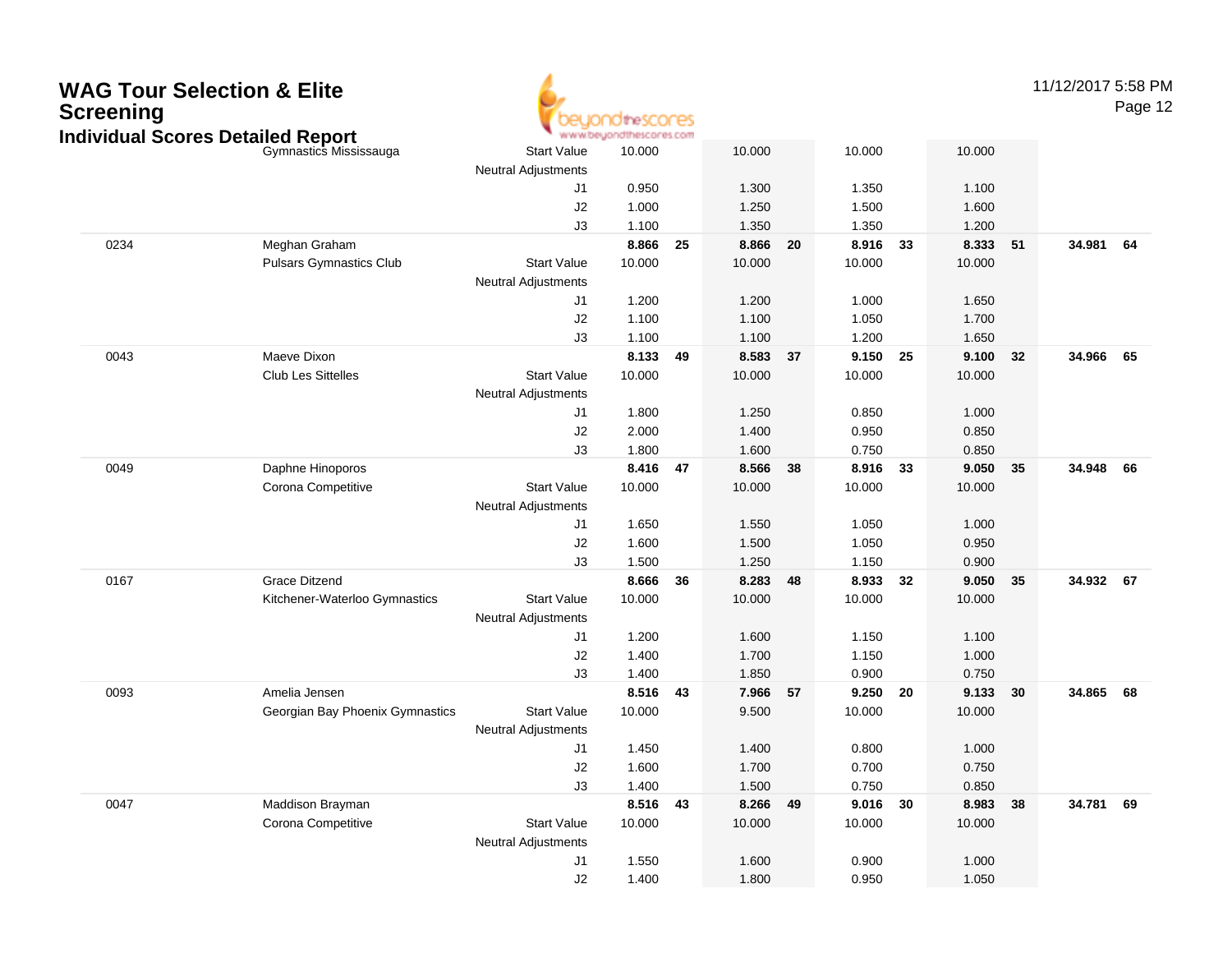

11/12/2017 5:58 PM

|      | idividual Ocol co Detanca Report               | J3                         | 1.500           |    | 1.800          |    | 1.100           |    | 1.000  |      |           |    |
|------|------------------------------------------------|----------------------------|-----------------|----|----------------|----|-----------------|----|--------|------|-----------|----|
| 0038 | Victoria Park                                  |                            | 8.933           | 21 | 8.250          | 50 | 8.383           | 45 | 9.150  | 29   | 34.716 70 |    |
|      | <b>Champions Gymnastics</b>                    | <b>Start Value</b>         | 10.000          |    | 10.000         |    | 10.000          |    | 10.000 |      |           |    |
|      |                                                | <b>Neutral Adjustments</b> |                 |    |                |    |                 |    |        |      |           |    |
|      |                                                | J1                         | 1.000           |    | 1.750          |    | 1.800           |    | 0.950  |      |           |    |
|      |                                                | J2                         | 1.000           |    | 1.600          |    | 1.500           |    | 0.900  |      |           |    |
|      |                                                | J3                         | 1.200           |    | 1.900          |    | 1.550           |    | 0.700  |      |           |    |
| 0106 | Natalie Post                                   |                            | 8.900           | 23 | 8.166          | 52 | 8.750 37        |    | 8.883  | 40   | 34.699 71 |    |
|      | Greater Napanee GC                             | <b>Start Value</b>         | 10.000          |    | 10.000         |    | 10.000          |    | 10.000 |      |           |    |
|      |                                                | <b>Neutral Adjustments</b> |                 |    |                |    |                 |    |        |      |           |    |
|      |                                                | J1                         | 1.100           |    | 1.550          |    | 1.250           |    | 1.150  |      |           |    |
|      |                                                | J2                         | 1.100           |    | 1.950          |    | 1.300           |    | 1.000  |      |           |    |
|      |                                                | J3                         | 1.100           |    | 2.000          |    | 1.200           |    | 1.200  |      |           |    |
| 0035 | Amy McHugh                                     |                            | 9.050           | 15 | 8.416          | 44 | 8.750 37        |    | 8.466  | 49   | 34.682 72 |    |
|      | <b>Champions Gymnastics</b>                    | <b>Start Value</b>         | 10.000          |    | 10.000         |    | 10.000          |    | 10.000 |      |           |    |
|      |                                                | <b>Neutral Adjustments</b> |                 |    |                |    |                 |    |        |      |           |    |
|      |                                                | J1                         | 1.050           |    | 1.700          |    | 1.350           |    | 1.400  |      |           |    |
|      |                                                | J2                         | 0.900           |    | 1.600          |    | 1.150           |    | 1.500  |      |           |    |
|      |                                                | J3                         | 0.900           |    | 1.450          |    | 1.250           |    | 1.700  |      |           |    |
| 0199 | Kaylee Tench                                   |                            | 8.716           | 33 | 8.516 41       |    | 8.800           | 36 | 8.550  | 47   | 34.582 73 |    |
|      | North Bay Gymtrix                              | <b>Start Value</b>         | 10.000          |    | 10.000         |    | 10.000          |    | 10.000 |      |           |    |
|      |                                                | <b>Neutral Adjustments</b> |                 |    |                |    |                 |    |        |      |           |    |
|      |                                                | J1                         | 1.200           |    | 1.350          |    | 1.100           |    | 1.500  |      |           |    |
|      |                                                | J2                         | 1.350           |    | 1.550          |    | 1.200           |    | 1.500  |      |           |    |
|      |                                                | J3                         | 1.300           |    | 1.550          |    | 1.300           |    | 1.350  |      |           |    |
| 0238 | Megan Parker<br><b>Pulsars Gymnastics Club</b> | <b>Start Value</b>         | 8.800<br>10.000 | 28 | 7.866<br>9.500 | 59 | 8.750<br>10.000 | 37 | 9.066  | - 34 | 34.482 74 |    |
|      |                                                | <b>Neutral Adjustments</b> |                 |    |                |    |                 |    | 10.000 |      |           |    |
|      |                                                | J1                         | 1.100           |    | 1.500          |    | 1.150           |    | 0.950  |      |           |    |
|      |                                                | J2                         | 1.200           |    | 1.600          |    | 1.300           |    | 0.850  |      |           |    |
|      |                                                | J3                         | 1.300           |    | 1.800          |    | 1.300           |    | 1.000  |      |           |    |
| 0229 | <b>Trista Dowdell</b>                          |                            | 8.466           | 45 | 7.933          | 58 | 9.133 26        |    | 8.866  | 41   | 34.398 75 |    |
|      | <b>Pulsars Gymnastics Club</b>                 | <b>Start Value</b>         | 10.000          |    | 10.000         |    | 10.000          |    | 10.000 |      |           |    |
|      |                                                | <b>Neutral Adjustments</b> |                 |    |                |    |                 |    |        |      |           |    |
|      |                                                | J1                         | 1.400           |    | 1.950          |    | 0.850           |    | 1.100  |      |           |    |
|      |                                                | J2                         | 1.600           |    | 2.000          |    | 0.850           |    | 1.150  |      |           |    |
|      |                                                | J3                         | 1.600           |    | 2.250          |    | 0.900           |    | 1.150  |      |           |    |
| 0052 | Alexa Vecchio                                  |                            | 8.666           | 36 | 8.300          | 47 | 8.933           | 32 | 8.483  | 48   | 34.382    | 76 |
|      | Corona Competitive                             | <b>Start Value</b>         | 10.000          |    | 10.000         |    | 10.000          |    | 10.000 |      |           |    |
|      |                                                | <b>Neutral Adjustments</b> |                 |    |                |    |                 |    |        |      |           |    |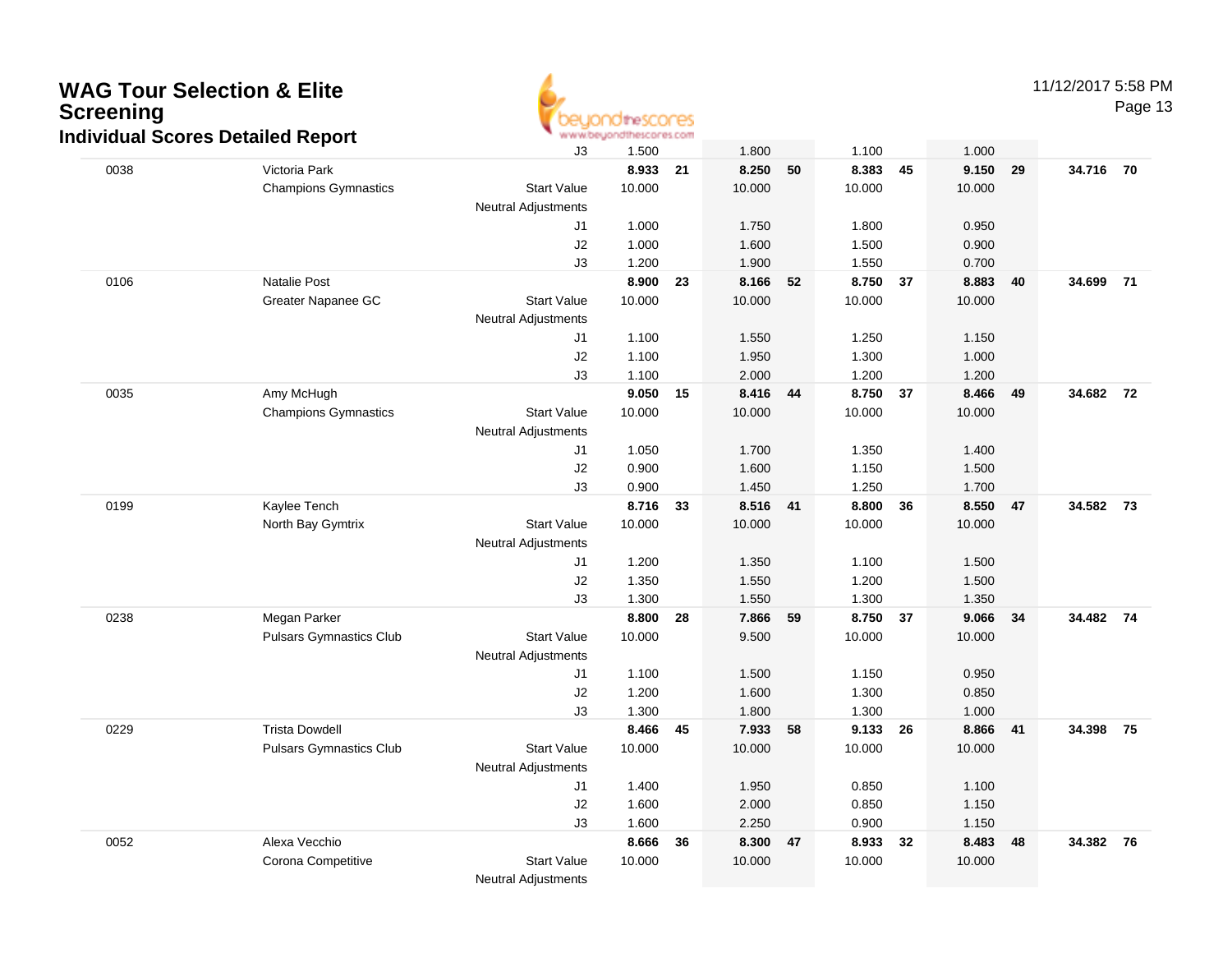| <b>Screening</b> | <b>WAG Tour Selection &amp; Elite</b><br><b>Individual Scores Detailed Report</b> |                            | <b>10theSCOCES</b><br>www.beyondthescores.com |     |              |        |          |    |            |    | 11/12/2017 5:58 PM | Page 14 |
|------------------|-----------------------------------------------------------------------------------|----------------------------|-----------------------------------------------|-----|--------------|--------|----------|----|------------|----|--------------------|---------|
|                  |                                                                                   | J1                         | 1.500                                         |     | 1.650        |        | 1.100    |    | 1.450      |    |                    |         |
|                  |                                                                                   | J2                         | 1.300                                         |     | 1.800        |        | 1.000    |    | 1.500      |    |                    |         |
|                  |                                                                                   | J3                         | 1.200                                         |     | 1.650        |        | 1.100    |    | 1.600      |    |                    |         |
| 0254             | Hannah Osborne                                                                    |                            | 8.483                                         | 44  | 8.033        | 56     | 9.050    | 28 | 8.816      | 44 | 34.382 76          |         |
|                  | Scarborough Gym Elites                                                            | <b>Start Value</b>         | 10.000                                        |     | 9.200        |        | 10.000   |    | 9.500      |    |                    |         |
|                  |                                                                                   | <b>Neutral Adjustments</b> |                                               |     |              |        |          |    |            |    |                    |         |
|                  |                                                                                   | J1                         | 1.450                                         |     | 1.200        |        | 0.950    |    | 0.750      |    |                    |         |
|                  |                                                                                   | J2                         | 1.700                                         |     | 1.100        |        | 0.950    |    | 0.700      |    |                    |         |
|                  |                                                                                   | J3                         | 1.400                                         |     | 1.200        |        | 0.950    |    | 0.600      |    |                    |         |
| 0021             | Alyssa Horn                                                                       |                            | 8.733                                         | 32  | 7.716        | 61     | 8.600    | 42 | 9.233      | 24 | 34.282 77          |         |
|                  | <b>Burlington Gymnastics Club</b>                                                 | <b>Start Value</b>         | 10.000                                        |     | 10.000       |        | 10.000   |    | 10.000     |    |                    |         |
|                  |                                                                                   | <b>Neutral Adjustments</b> |                                               |     |              |        |          |    |            |    |                    |         |
|                  |                                                                                   | J1                         | 1.350                                         |     | 2.050        |        | 1.350    |    | 0.750      |    |                    |         |
|                  |                                                                                   | J2                         | 1.250                                         |     | 2.400        |        | 1.300    |    | 0.900      |    |                    |         |
|                  |                                                                                   | J3                         | 1.200                                         |     | 2.400        |        | 1.550    |    | 0.650      |    |                    |         |
| 0232             | <b>Claire Gardiner</b>                                                            | <b>Start Value</b>         | 8.750 31                                      |     | 8.283        | 48     | 8.966    | 31 | 8.283      | 52 | 34.282 77          |         |
|                  | <b>Pulsars Gymnastics Club</b>                                                    |                            | 10.000                                        |     | 10.000       |        | 10.000   |    | 9.500      |    |                    |         |
|                  |                                                                                   | <b>Neutral Adjustments</b> | 1.050                                         |     | 1.650        |        | 1.150    |    | 1.300      |    |                    |         |
|                  |                                                                                   | J1<br>J2                   | 1.300                                         |     | 1.600        |        | 0.950    |    | 1.350      |    |                    |         |
|                  |                                                                                   | J3                         | 1.400                                         |     | 1.900        |        | 1.000    |    | 1.000      |    |                    |         |
| 0107             | Aleyah Seale                                                                      |                            | 8.516 43                                      |     | 8.316        | 46     | 8.683    | 40 | 8.400      | 50 | 33.915 78          |         |
|                  | Greater Napanee GC                                                                | <b>Start Value</b>         | 10.000                                        |     | 10.000       |        | 10.000   |    | 10.000     |    |                    |         |
|                  |                                                                                   | <b>Neutral Adjustments</b> |                                               |     |              |        |          |    |            |    |                    |         |
|                  |                                                                                   | J1                         | 1.500                                         |     | 1.400        |        | 1.250    |    | 1.350      |    |                    |         |
|                  |                                                                                   | J2                         | 1.450                                         |     | 1.800        |        | 1.450    |    | 1.850      |    |                    |         |
|                  |                                                                                   | J3                         | 1.500                                         |     | 1.850        |        | 1.250    |    | 1.600      |    |                    |         |
| 0030             | Helana Zach                                                                       |                            | 8.633                                         | -38 | 7.833        | 60     | 8.283    | 46 | 9.066      | 34 | 33.815 79          |         |
|                  | <b>Burlington Gymnastics Club</b>                                                 | <b>Start Value</b>         | 10.000                                        |     | 9.500        |        | 10.000   |    | 10.000     |    |                    |         |
|                  |                                                                                   | <b>Neutral Adjustments</b> |                                               |     |              |        |          |    |            |    |                    |         |
|                  |                                                                                   | J1                         | 1.600                                         |     | 1.650        |        | 1.650    |    | 0.800      |    |                    |         |
|                  |                                                                                   | J2                         | 1.300                                         |     | 1.800        |        | 1.600    |    | 1.100      |    |                    |         |
|                  |                                                                                   | J3                         | 1.200                                         |     | 1.550        |        | 1.900    |    | 0.900      |    |                    |         |
| 0002             | Rebekah Robinson                                                                  |                            | 8.966 19                                      |     | 6.066 62     |        | 8.700 39 |    | $9.500$ 10 |    | 33.232 80          |         |
|                  | Ajax Acro's Gym Club                                                              | <b>Start Value</b>         | 10.000                                        |     | 9.500        |        | 10.000   |    | 10.000     |    |                    |         |
|                  |                                                                                   | <b>Neutral Adjustments</b> |                                               |     |              |        |          |    |            |    |                    |         |
|                  |                                                                                   | J1                         | 1.000                                         |     | 3.000        |        | 1.400    |    | 0.550      |    |                    |         |
|                  |                                                                                   | J2                         | 1.100                                         |     | 3.500        |        | 1.400    |    | 0.550      |    |                    |         |
|                  |                                                                                   | J3                         | 1.000                                         |     | 3.800        |        | 1.100    |    | 0.400      |    |                    |         |
| 0262             | Amy Halasz                                                                        |                            | 8.833 27                                      |     | <b>X.XXX</b> | $\sim$ | 7.866 47 |    | 9.400 14   |    | 26.099 81          |         |